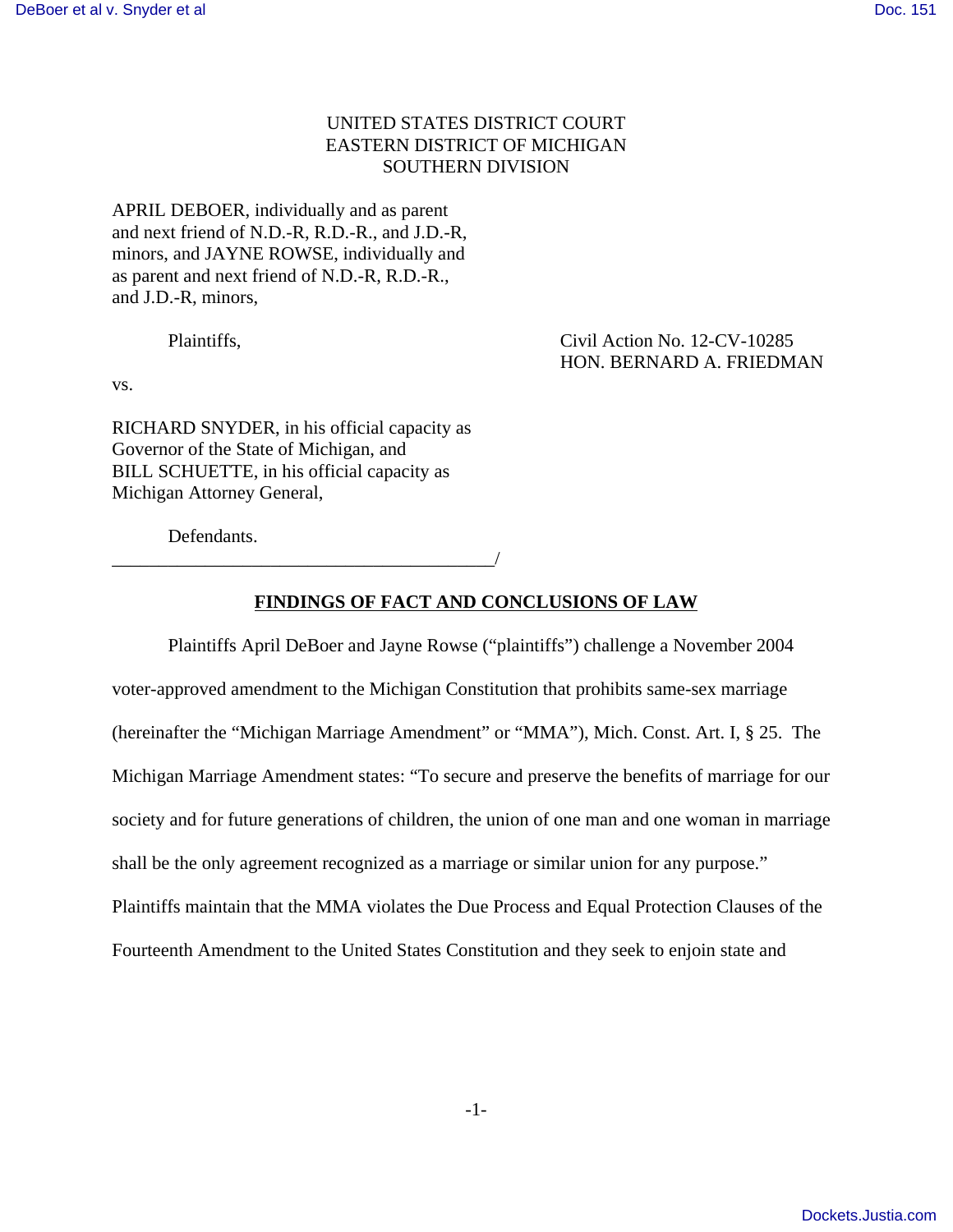county officials from enforcing the provision and its implementing statutes.<sup>1</sup>

After reviewing the evidence presented at the trial, including the testimony of various expert witnesses, the exhibits, and stipulations, and after considering all of the legal issues involved, the Court concludes that the MMA is unconstitutional and will enjoin its enforcement.

#### **I. Background**

The underlying facts of this case are straightforward. Plaintiffs are an unmarried samesex couple residing in Hazel Park, Michigan. They have lived together for the past eight years and jointly own their residence. Both are state-licensed foster parents. DeBoer is a nurse in the neonatal intensive care unit at Hutzel Hospital and Rowse is an emergency room nurse at Henry Ford Hospital, both located in Detroit. In November 2009, Rowse, as a single person, legally adopted child N. In October 2011, also as a single person, she legally adopted child J. In April 2011, DeBoer, as a single person, adopted child R. Unable to jointly adopt the three children, plaintiffs initially filed the instant action against the state defendants requesting that the Court enjoin them from enforcing section 24 of the Michigan Adoption Code (hereinafter "section 24"), Mich. Comp. Laws § 710.24, which restricts adoptions to either single persons or married couples. Plaintiffs claimed that section 24 violates the Equal Protection Clause because it impermissibly discriminates against unmarried couples. In response, the state defendants moved to dismiss the complaint on the grounds that, among other things, plaintiffs lacked standing to bring suit.

<sup>&</sup>lt;sup>1</sup> The defendants in this matter are Michigan Governor Richard Snyder and Attorney General Bill Schuette (collectively the "state defendants"). Plaintiffs later added former Oakland County Clerk, Bill Bullard, Jr. as a party defendant, who was eventually replaced by his successor in office, defendant Lisa Brown. Although Brown is named as a defendant in this matter, she has adopted plaintiffs' legal position challenging the MMA.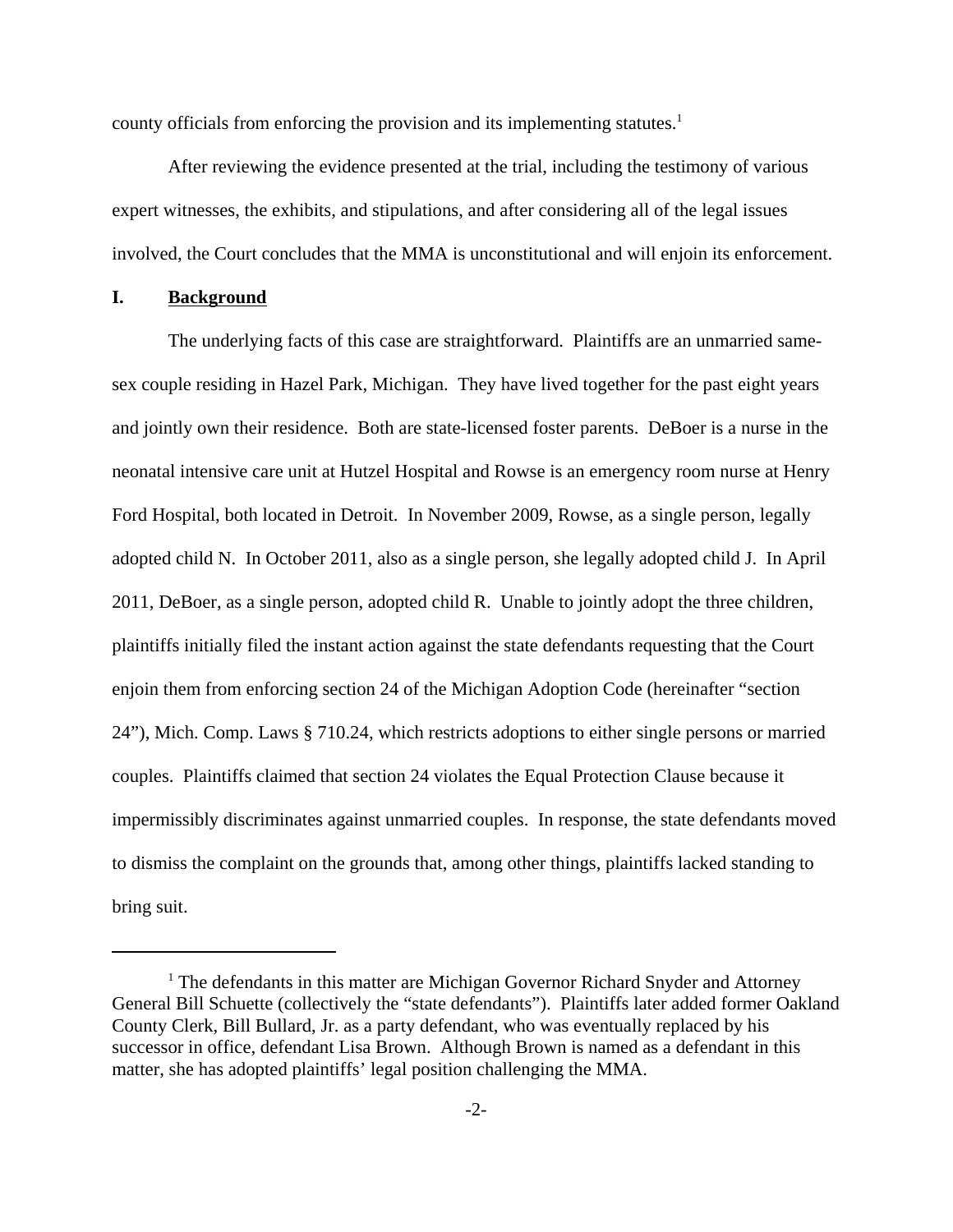The Court held a hearing on the state defendants' motion and expressed reservations that plaintiffs did not possess the requisite standing to challenge section 24. The Court noted that while plaintiffs made a colorable claim that they and their children were, in fact, injured by their ineligibility to petition for joint adoption, this injury was not traceable to defendants' enforcement of section 24. Rather, plaintiffs could not jointly adopt their children because they were not married, and any legal form of same-sex union is prohibited by the MMA. The Court concluded the hearing by inviting plaintiffs to seek leave to amend their complaint to include a challenge to the MMA.

Plaintiffs accepted the Court's invitation and sought leave to amend their complaint, which the Court granted over defendants' objection. The amended complaint included a second cause of action challenging the validity of the MMA on both due process and equal protection grounds. The state defendants then renewed their motion, this time to dismiss the amended complaint. The Court held the matter in abeyance and then denied the motion after the United States Supreme Court issued its decision in United States v. Windsor, 133 S. Ct. 2675 (2013), invalidating section 3 of the Defense of Marriage Act of 1996 ("DOMA").

Thereafter, the parties both filed motions for summary judgment. The state defendants, in support of their argument that the MMA has legitimate purposes, offered the following reasons for excluding same-sex couples from Michigan's definition of marriage: (1) providing children with "biologically connected" role models of both genders that are necessary to foster healthy psychological development; (2) avoiding the unintended consequences that might result from redefining marriage; (3) upholding tradition and morality; and (4) promoting the transition of "naturally procreative relationships into stable unions." Assuming that the appropriate level

-3-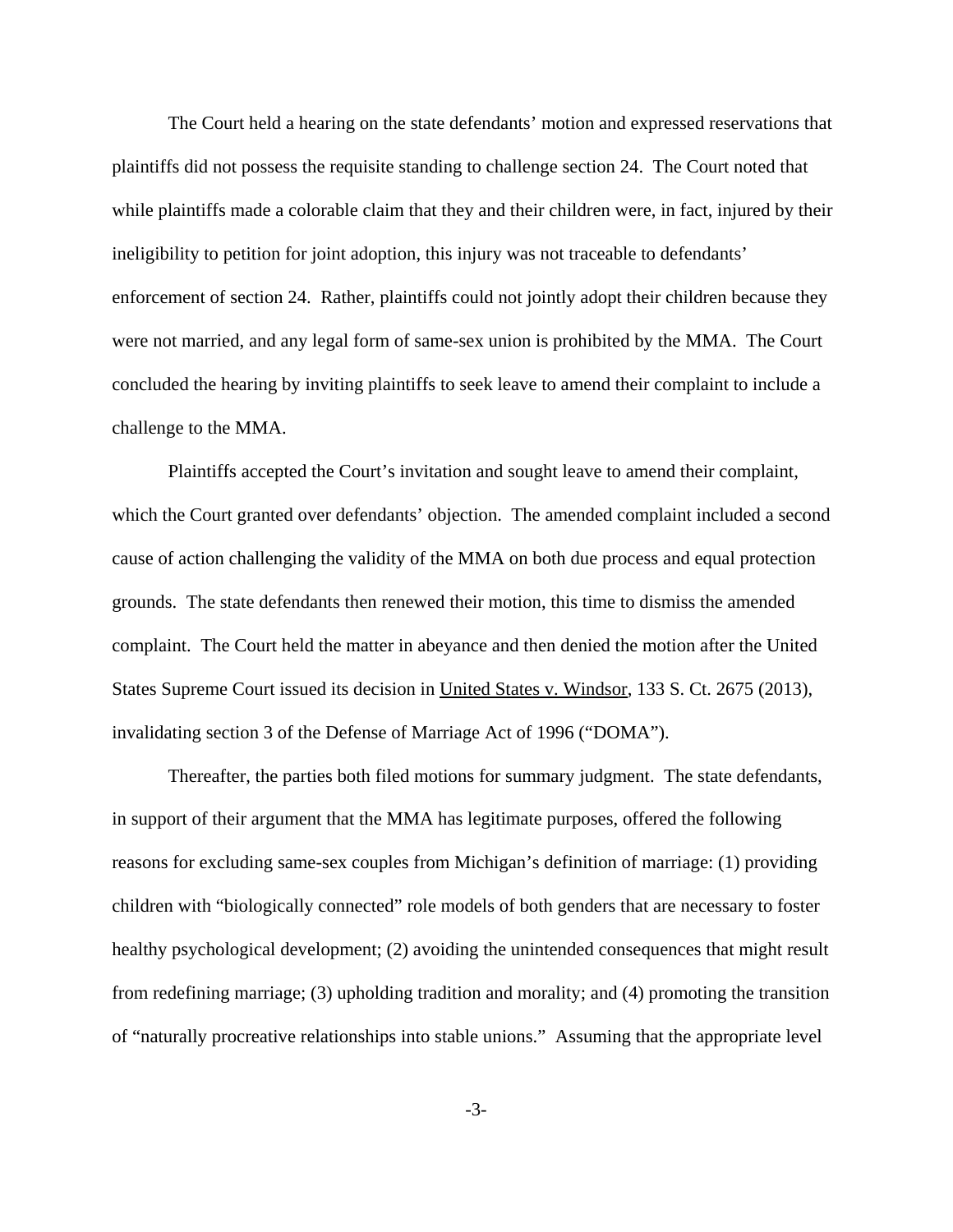of scrutiny in this case is rational basis review, the Court concluded that plaintiffs raised triable issues of fact regarding whether the proffered rationales for the MMA serve a legitimate state interest, but that plaintiffs had not demonstrated their entitlement to summary judgment. As a result, the Court scheduled the matter for trial.

#### **II. Trial Proceedings, Summary of Testimony, and Findings of Fact**

In setting the case for trial, the Court directed the parties to address a narrow legal issue: whether the MMA survives rational basis review. In other words, does the MMA proscribe conduct in a manner that is rationally related to any conceivable legitimate governmental purpose.

Plaintiffs called psychologist David Brodzinsky as their first witness. He testified that decades of social science research studies indicate that there is no discernible difference in parenting competence between lesbian and gay adults and their heterosexual counterparts. Pls.' Ex. 30 at 3-4. Nor is there any discernible difference in the developmental outcomes of children raised by same-sex parents as compared to those children raised by heterosexual parents. Id. Brodzinsky stressed that the primary factors influencing childhood development are:

[the] quality of parent-child relationships; quality of the relationships between the parents . . . [t]he characteristics of the parent, the styles that they adopt, parental warmth and nurturance [sic], emotional sensitivity. The ability to employ age appropriate rules and structure for the child. And the kinds of educational opportunities that children are afforded is important, as well as the resources that are provided for the child, not only in the family itself, but the resources that, from the outside, that impact the family and the child in particular. And of course, the mental health of . . . the parents.

Brodzinsky, Tr. 2/25/14 pp. 69-70. Contrary to the state defendants' position, Brodzinsky testified that there is no body of research supporting the belief that children require parent role models of both genders to be healthy and well adjusted. Id. at 78-79. What matters is the

-4-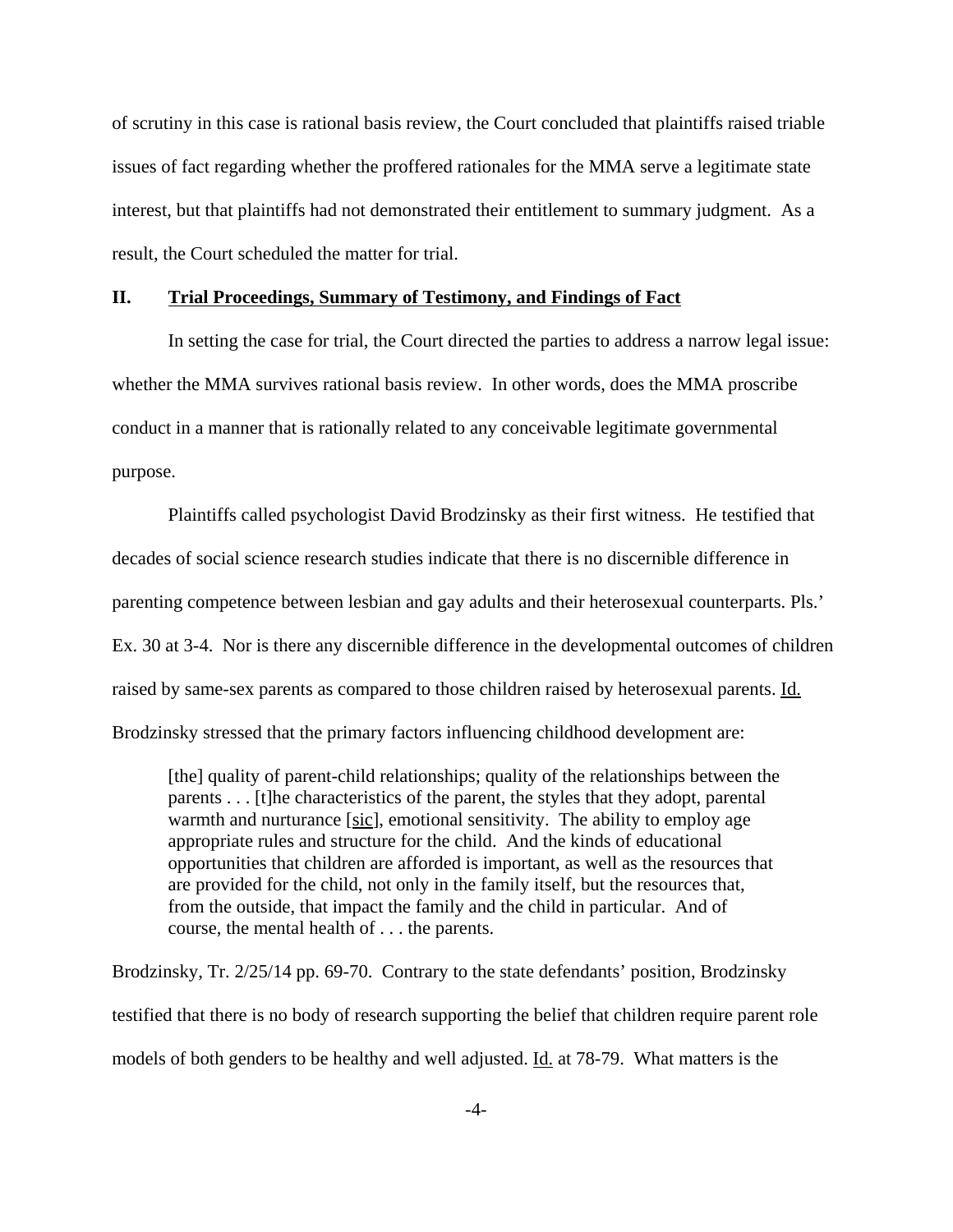"quality of parenting that's being offered" to the child. Id. at 78. Brodzinsky also noted that same-sex parenting has become a fact of life for many American children and that legally recognizing same-sex marriages would benefit these children by promoting family stability and investing these families with "social capital." Id. at 136.

Brodzinsky also addressed the criticism that most of the social science research studies informing his conclusions are statistically unreliable because they utilized small and selfselecting sample populations, i.e., "convenience studies." In addressing this criticism, Brodzinsky indicated that researchers in the fields of child development and family psychology commonly use convenience studies as a methodological tool for studying issues of interest because they, in contrast to large-scale studies, offer the opportunity for a more detailed analysis of the circumstances affecting children and their parents. While Brodzinsky acknowledged that small-scale convenience samples have their limitations, he highlighted that researchers studying same-sex households have verified the conclusions of their convenience studies by consistently replicating the results of these studies using different research strategies and sample populations. These studies, approximately 150 in number, have repeatedly demonstrated that there is no scientific basis to conclude that children raised by same-sex parents fare worse than those raised by heterosexual parents.

The Court finds Brodzinsky's testimony to be fully credible and gives it considerable weight. He testified convincingly that children's outcomes depend on the factors he cited, and not on their parents' gender and not on whether they are raised by heterosexual or same-sex couples. The quality of a person's child-rearing skills is unrelated to the person's gender or sexual orientation. Brodzinsky's credibility was not in any way lessened by the fact that the

-5-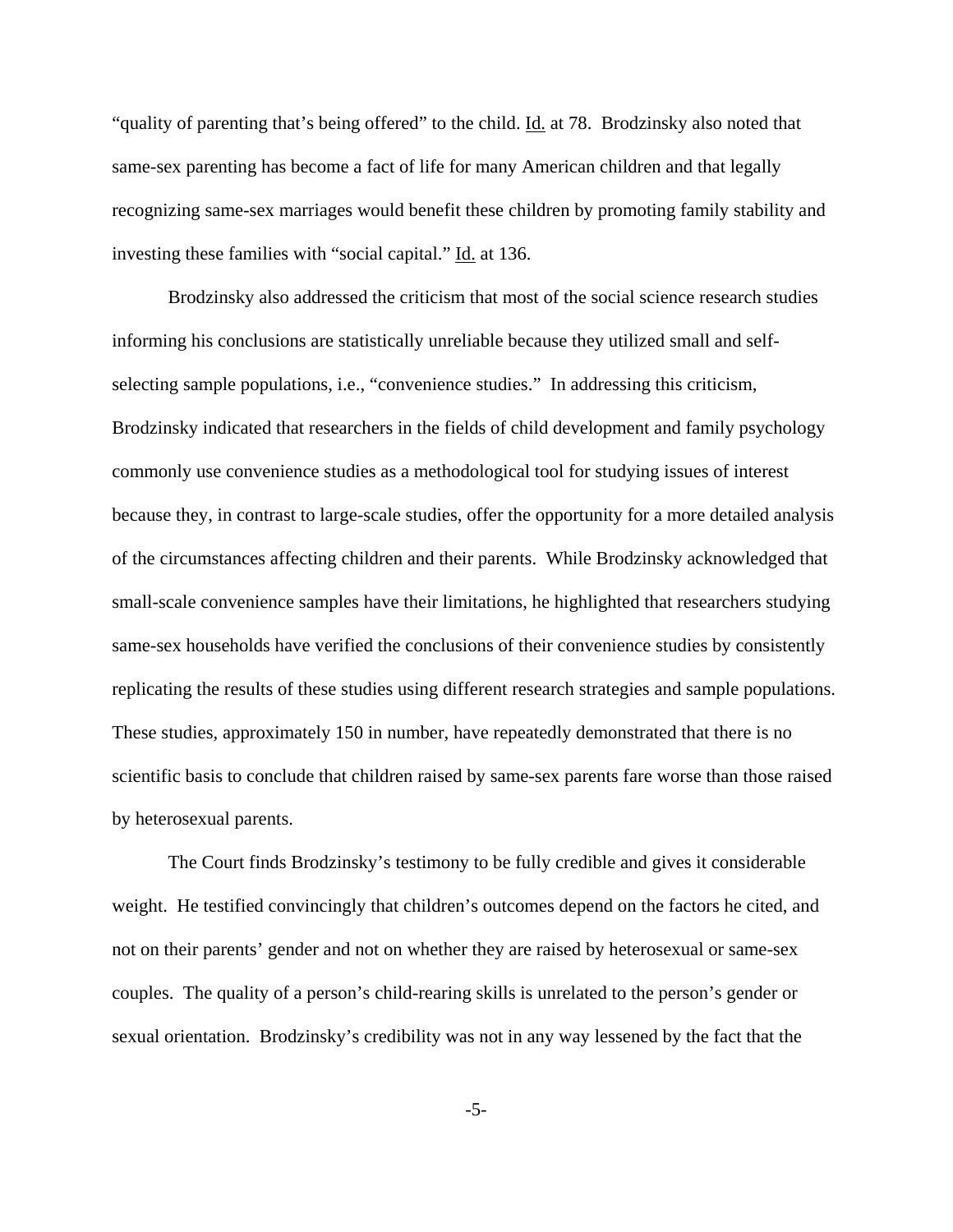social science research upon which his opinions are based come largely from so-called "convenience studies." As Brodzinsky and others testified, such studies are the "bread and butter" of many areas of social science research, and the results of such studies are valid and reliable if, as occurred here, they are consistently replicated by different researchers studying different sample groups.

Sociologist Michael Rosenfeld supported this conclusion. In his 2010 study entitled "Nontraditional Families and Childhood Progress Through School," Rosenfeld gathered data from the 2000 United States Census to examine whether grade school children of same-sex couples progress through school at the same rate as children raised by heterosexual couples. Controlling for parental income, education levels and family stability, Rosenfeld found that children raised by same-sex couples progress through school at almost the same rate as children raised by heterosexual married couples. Regarding couple stability, Rosenfeld testified that cohabiting same-sex couples reported higher break-up rates than heterosexual married couples during the years preceding any legally recognized form of same-sex union (in the 1980s and 1990s). However, studies measuring couple stability during the era of legally recognized samesex unions demonstrated that longevity rates among cohabiting same-sex couples was on par with heterosexual married couples. Referring to his ongoing longitudinal study<sup>2</sup> entitled "How Couples Meet and Stay Together," Rosenfeld confirmed that same-sex couples in legally recognized unions exhibit the same couple stability rates as their heterosexual married counterparts.

Although he testified that the social science community has formed a strong consensus

 $2^2$  A longitudinal study is one that measures specific indicators over the course of time.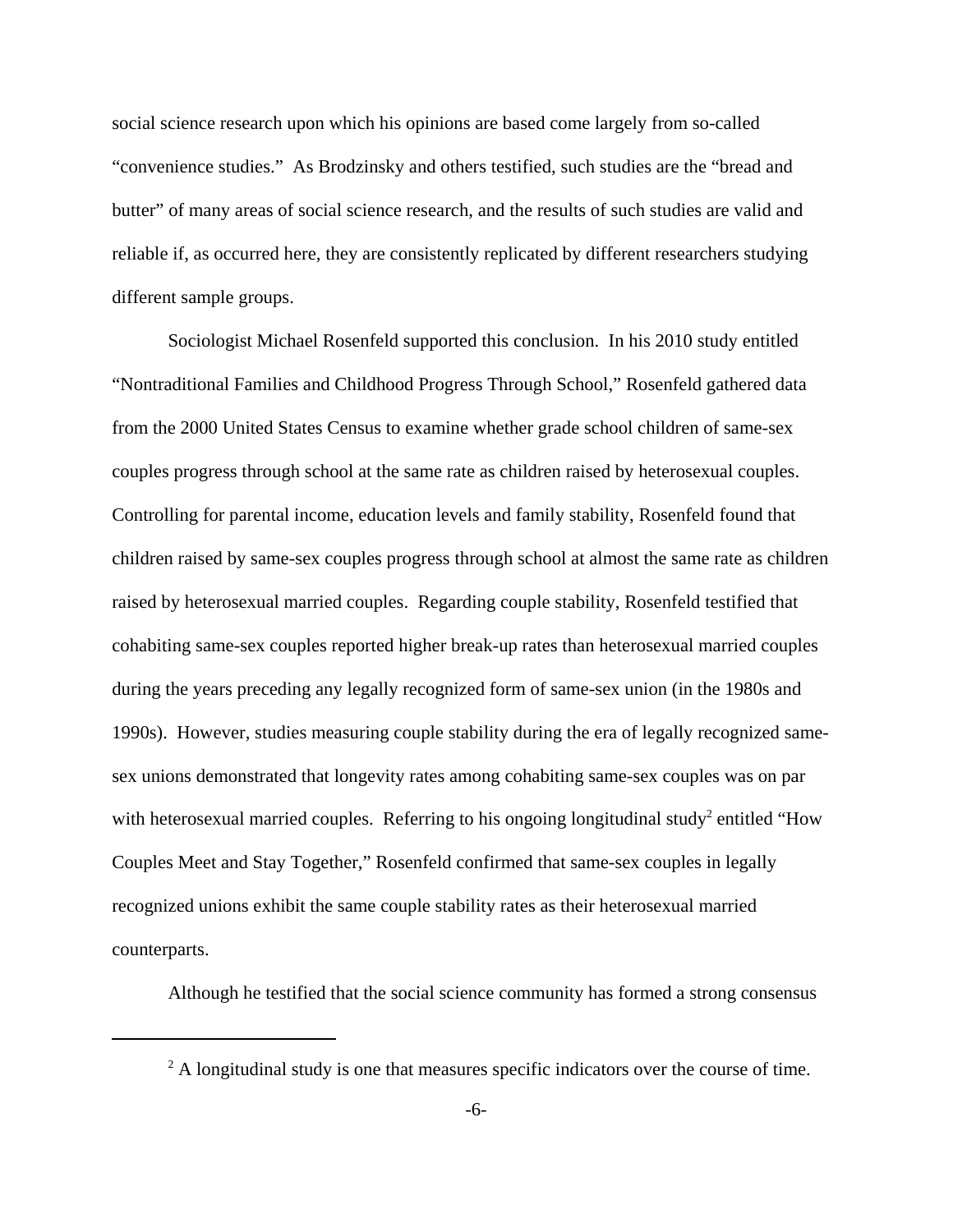regarding the comparable outcomes of children raised by same-sex couples, Rosenfeld recognized that a small number of detractors have criticized his research. In particular, Rosenfeld referred to a 2013 study conducted by family economists Douglas Allen, Catherine Pakaluk and Joseph Price that critiqued the statistical methodology he used in his 2010 study. Allen, Palaluk and Price contended that Rosenfeld's results were inaccurate because he excluded children from his sample population who should have been included. Rosenfeld responded to this argument at trial by showing that Allen, Pakaluk and Price had overstated the statistical uncertainty of his results. Through demonstrative exhibits, Rosenfeld showed that the results of his study were not inaccurate at all. After controlling for parental education and income levels, Rosenfeld's data indicated that the children of heterosexual married couples are just as likely to be held back in school as are the children of same-sex couples. This finding led him to conclude that in terms of school progress "there is no significant difference between the children of samesex couples and the children of heterosexual married couples."<sup>3</sup> Rosenfeld, Tr. 2/25/14 p. 82.

The Court finds Rosenfeld's testimony to be highly credible and gives it great weight. His research convincingly shows that children of same-sex couples do just as well in school as the children of heterosexual married couples, and that same-sex couples are just as stable as heterosexual couples. The Court notes that the testimony of Brodzinsky and Rosenfeld is in line with a strong "no differences" consensus within the professional associations in the psychological and sociological fields. Brodzinsky made the following statement in his expert

<sup>&</sup>lt;sup>3</sup> Rosenfeld's study showed that children raised by heterosexual married couples are less than one percent less likely to be held back in school than children raised by same-sex couples. According to Rosenfeld, this minuscule difference is statistically insignificant.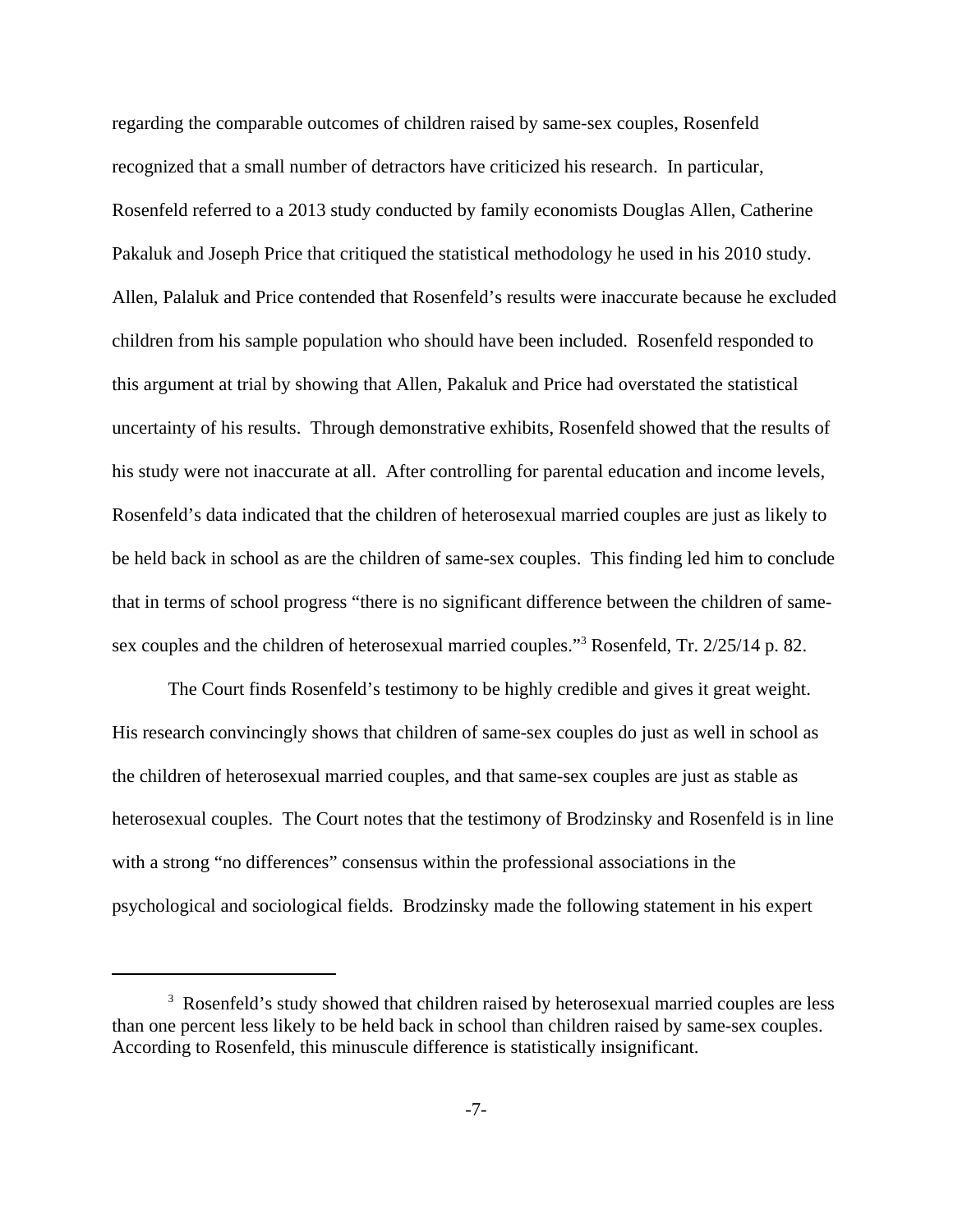witness report, which defendants did not challenge:

Every major professional organization in this country whose focus is the health and well-being of children and families has reviewed the data on outcomes for children raised by lesbian and gay couples, including the methods by which the data were collected, and have concluded that these children are not disadvantaged compared to children raised in heterosexual parent households. Organizations expressing support for parenting, adoption, and/or fostering by lesbian and gay couples include (but are not limited to): American Medical Association, American Academy of Pediatrics, American Psychiatric Association, American Academy of Child and Adolescent Psychiatry, American Psychoanalytic Association, American Psychological Association, Child Welfare League of America, National Association of Social Workers, and the Donaldson Adoption Institute.

Pls.' Ex. 30 at ¶ 21. In fact, the 2004 Council of Representatives of the American Psychological Association ("APA") unanimously voted in favor of issuing a position statement that "research has shown that the adjustment, development, and psychological well-being of children is unrelated to parental sexual orientation and that the children of lesbian and gay parents are as likely as those of heterosexual parents to flourish." Pls.' Ex. 111 at 2.

Law professor Vivek Sankaran testified that the MMA destabilizes children raised by same-sex couples in the event the sole legal parent dies or becomes incapacitated. Sankaran stated that in such circumstances the "non-legal" parent could petition for guardianship over the child, but that these proceedings are burdensome and often lack finality because Michigan courts are required to review a non-legal parent's guardianship status every year until the child turns 18. Moreover, once the non-legal parent commences a guardianship proceeding there is no guarantee that the court will either award guardianship to that parent or eventually permit him or her to adopt the child. Michigan law allows any individual possessing an interest in the child's welfare to file a petition removing the guardian if the removal would serve the child's best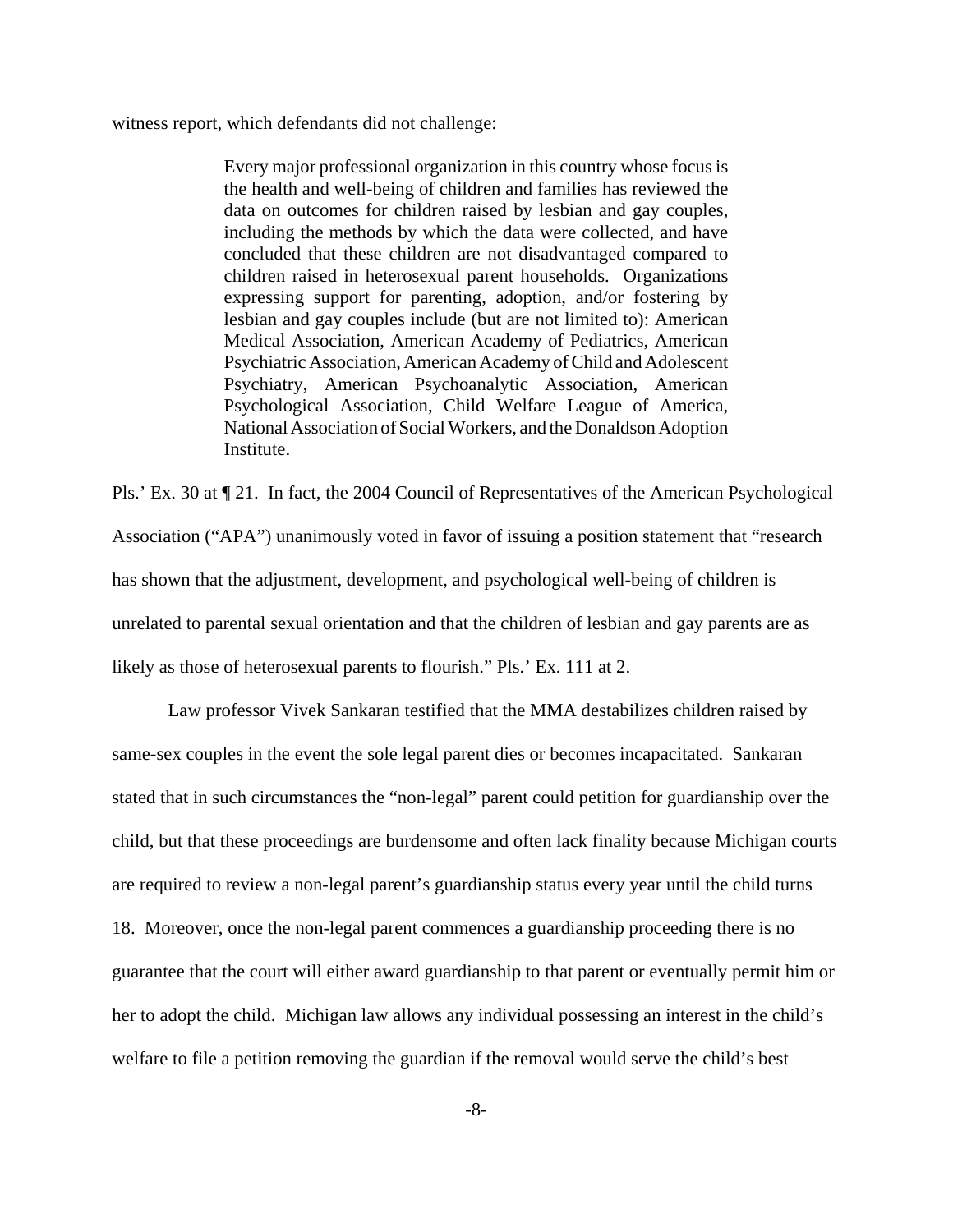interests. Sankaran testified that an interested person may include a distant relative of the child, a neighbor, teacher, or "anyone who claims to have an interest in the child."

Should the non-legal parent encounter any delay in pursuing the guardianship, there is also the prospect that the Michigan Department of Human Services ("DHS") could initiate a child neglect investigation because the child would be left for at least some period of time without a legal guardian. Sankaran, Tr. 2/26/14 pp. 120-121. In this event, DHS is authorized to file a petition in juvenile court to remove the child from the custody of the non-legal parent and place the child in foster care. At the removal proceeding, the non-legal parent would not be a party to the proceeding nor would the juvenile court appoint a lawyer to represent the non-legal parent's interests. According to Sankaran, the non-legal parent would have to become a licensed foster parent in order to obtain custody of the child, and even then the juvenile court is not required to place the child with the non-legal parent. These destabilizing consequences could have far reaching effects throughout the state, as demographer Gary Gates testified that currently there are approximately 14,598 same-sex couples living in Michigan and that approximately 2,650 such couples are raising 5,300 children. Gates, Tr. 2/27/14 p. 29.

The Court finds Sankaran's testimony to be fully credible and gives it great weight. He testified convincingly that children being raised by same-sex couples have only one legal parent and are at risk of being placed in "legal limbo" if that parent dies or is incapacitated. Denying same-sex couples the ability to marry therefore has a manifestly harmful and destabilizing effect on such couples' children. The testimony of Gates, whom the Court also found to be a highly credible witness, showed the magnitude of this effect by noting that 5,300 children in Michigan are currently being raised by same-sex couples.

-9-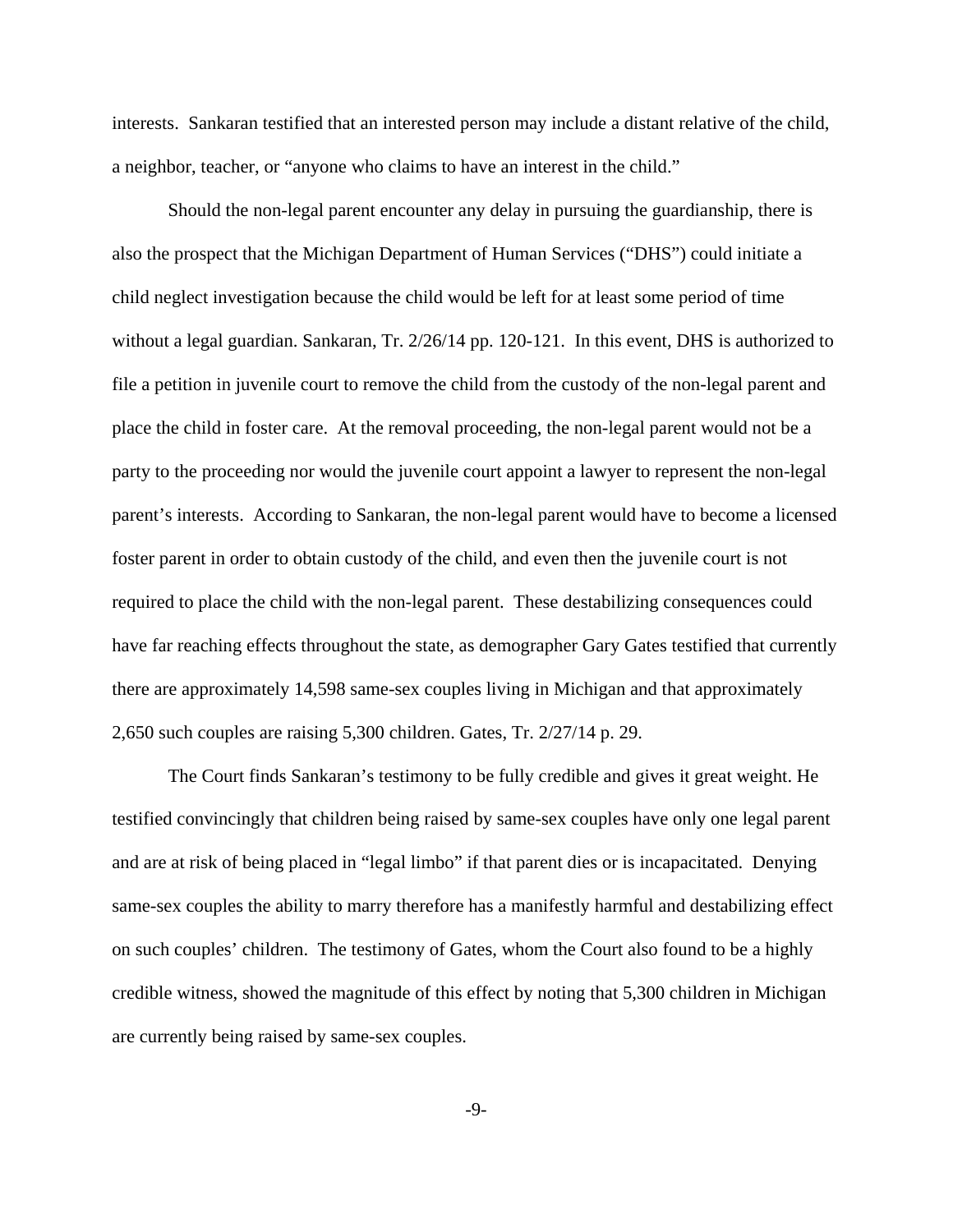Plaintiffs also presented expert testimony that the MMA erodes the benefits that marriage has historically promoted. Historian Nancy Cott testified that, from the founding of the colonies through the early years of the republic, civil authorities regulated marriage to foster stable households, legitimate children and designate providers to care for dependents who otherwise would become wards of the state. During the twentieth century, the state and federal governments furthered these goals by granting many benefits to married couples. For instance, Social Security survivor benefits and government sponsored healthcare benefits are available to legally married couples, but not unmarried partners. Yet, by effectively foreclosing same-sex couples from obtaining these benefits, the MMA undermines the very aim of one of the central historical bases for civil marriage, namely, family stability.

Cott further attested that there is no historical precedent for prohibiting marriages that are incapable of creating biological offspring. After surveying the domestic legal history of every state in the country, Cott indicated that none of them have ever required a couple to possess the capacity or inclination to procreate as a prerequisite to marriage. Cott, Tr. 2/28/14 p. 14. She highlighted that sterility or infertility have never constituted legal grounds for the annulment of a marriage. Nor have states prohibited post-menopausal women or sterile men from marrying. Examining the historical grounds for divorce, Cott noted that the "inability to have a child has not been a ground of divorce in any state, including Michigan." Id. at 15. The Court finds Cott to be highly credible and accords her testimony great weight.

Even today, the State of Michigan does not make fertility or the desire to have children a prerequisite for obtaining a marriage license. As defendant Lisa Brown testified, Michigan county clerks are not authorized to consider a couple's stability, criminal record, ability to

-10-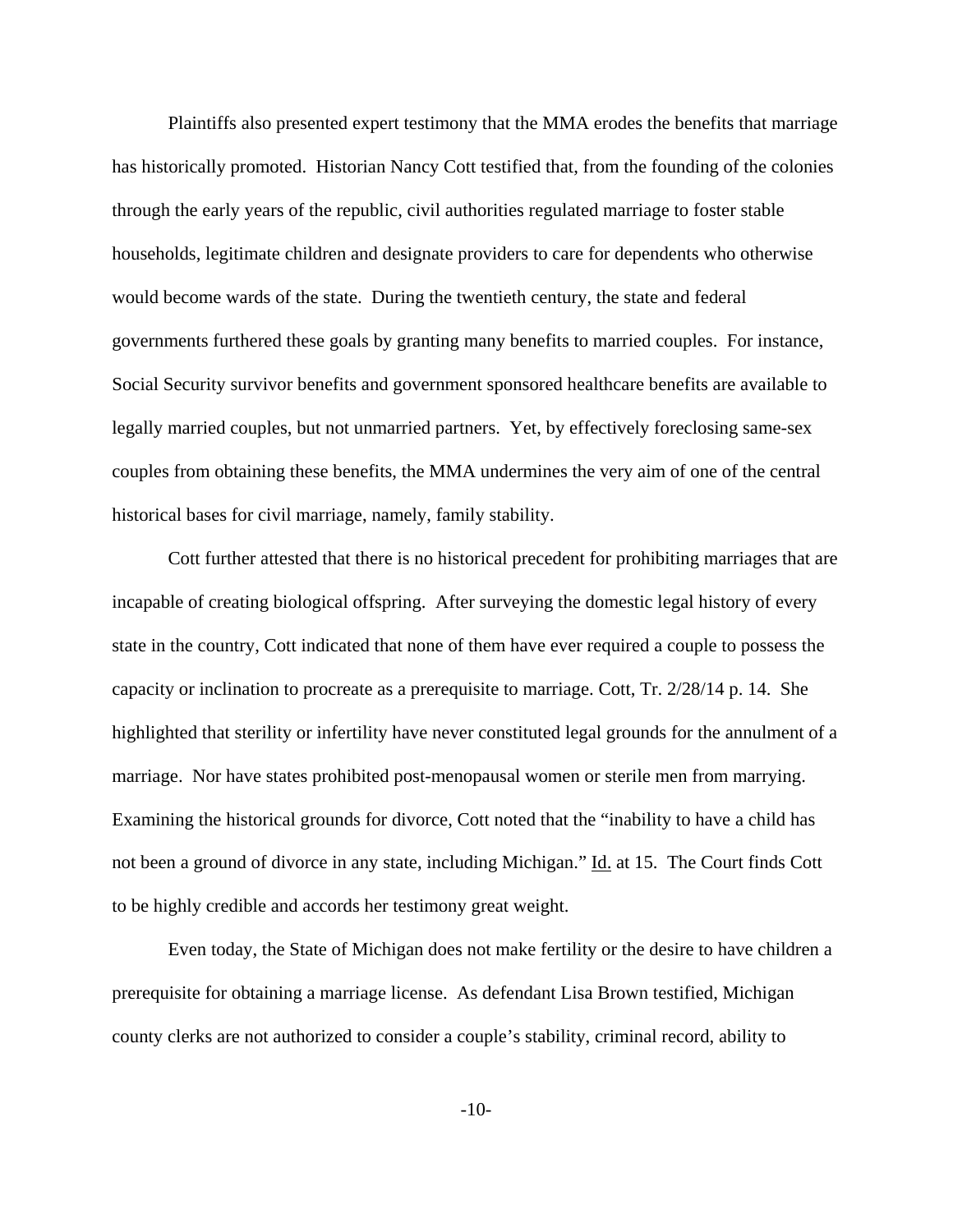procreate, parenting skills, or the potential future outcomes of their children before issuing a marriage license. Brown, Tr. 3/3/14 pp. 34, 38-40. County clerks may only evaluate the age and residency of the license applicants and whether either of the applicants is currently married.<sup>4</sup> Id. at 32, 35.

The Court finds Brown to be highly credible and gives her testimony great weight. She testified convincingly that county clerks in Michigan must issue a marriage license to any couple who meet the sparse statutory requirements concerning age, residency, and single status. Clerks do not inquire about whether applicants intend to raise children, whether they possess good parenting skills, or whether they have a criminal record.

In defense of their asserted justifications for the MMA, the state defendants first called sociologist Mark Regnerus. Regnerus's testimony focused on the results of his 2012 "New Family Structures Study" ("NFSS"), a survey data collection project that was formulated to assess adult outcomes of children who reported that one of their parents had been in a "romantic relationship with someone of the same-sex" during the respondents' childhood years. Of the 15,000 participants ranging in age from 18 to 39, 248 of them reported that one of their parents had been in such a romantic relationship. From this sample, 175 reported that their mother had a same-sex romantic relationship while 73 reported that their father had been romantically

<sup>&</sup>lt;sup>4</sup> Under Michigan law, the statutory requirements applicable to those wishing to marry are minimal. Applicants must  $(1)$  be of the opposite sex;  $(2)$  consent to be married;  $(3)$  not be directly related to one another; (4) not already be married to another person; (5) be at least 18 years old (or at least 16 years old with the consent of a parent or guardian); and (6) pay \$20 for a license from the clerk of the county where either party resides or where the marriage will be performed. See Mich. Comp. Laws §§ 551.1, 551.2, 551.3, 551.4, 551.5, 551.101, 551.103. Once a license is issued, the marriage must be solemnized before two witnesses and a person with statutory authority. See Mich. Comp. Laws §§ 551.7, 551.9.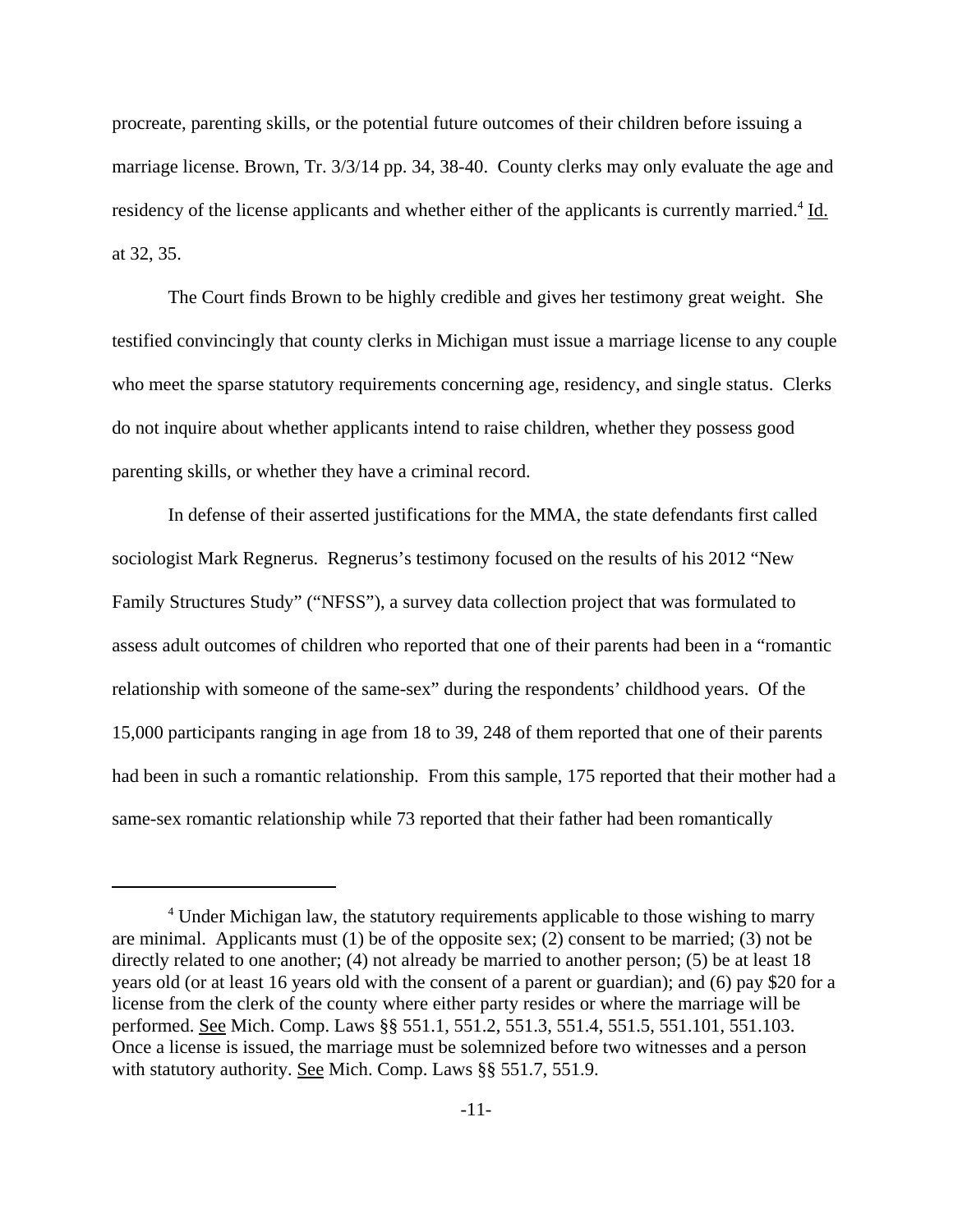involved with another man. Regnerus then compared the adult outcomes of these two subgroups with another set of participants who were raised by intact biological parents. The outcomes of these groups were significantly different.

Regnerus found that children who reported that their mothers had a same-sex relationship were less likely to pursue an education or obtain full-time employment and more likely to be unemployed and receiving public assistance, more likely to experience sexual assault, more likely to cheat on their partners or spouses and more likely to have been arrested at some point in their past. Similarly, Regnerus discovered that children who reported that their fathers had a same-sex relationship were more likely to have been arrested, more likely to plead guilty to nonminor offenses and more likely to have numerous sexual partners.

Although Regnerus touted the NFSS as one of the few studies to use a large representative pool of participants drawn from a random population-based sample, other sociological and demographic experts, including Rosenfeld and Gates, heavily criticized the study on several grounds. First, it failed to measure the adult outcomes of children who were actually raised in same-sex households. This is because the participants' household histories revealed that many parental same-sex romantic relationships lasted for only brief periods of time. And many of the participants never lived in a same-sex household at all. Regnerus reported that "just over half (90) of the 175 respondents whose mother had a lesbian relationship reported that they did not live with both their mother and her same-sex partner at the same time." Id. at 11. Second, many critics voiced their concern that the NFSS made an unfair comparison between children raised by parents who happened to engage in some form of same-sex relationship and those raised by intact biological families. This is because almost all of the children in the former

-12-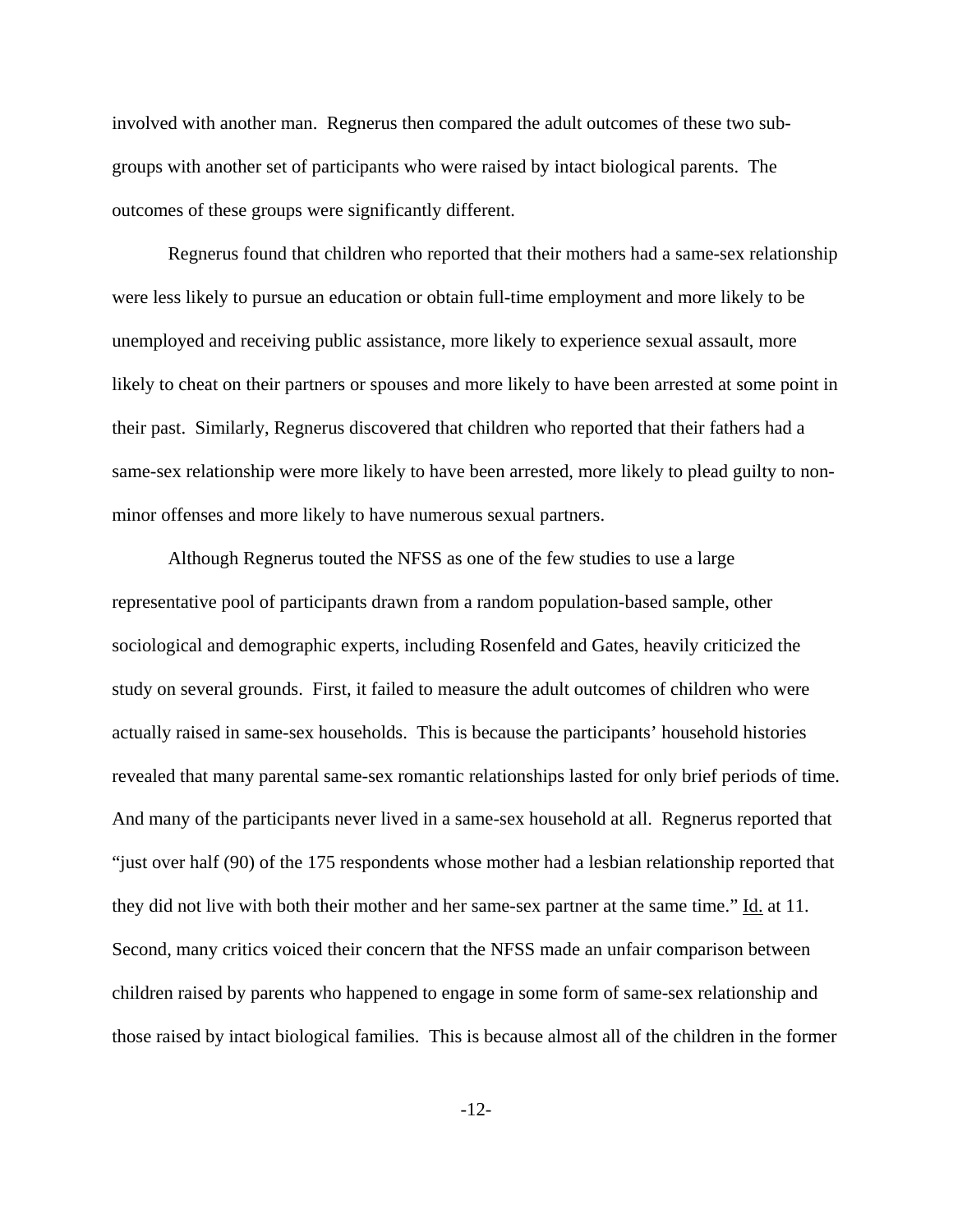group were the offspring of a failed prior heterosexual union, which produced a significant measure of household instability and parental relationship fluctuation.

Even Regnerus recognized the limitations of the NFSS. In his expert report, Regnerus acknowledged that "any suboptimal outcomes may not be due to the sexual orientation of the parent" and that "[t]he exact source of group differences" are unknown. Defs.' Ex. 28 at 5. Moreover, of the only two participants who reported living with their mother and her same-sex partner for their entire childhood, Regnerus found each of them to be "comparatively welladjusted on most developmental and contemporary outcomes." Id. at 11. Nonetheless, Regnerus testified that there is no conclusive evidence that "growing up in households wherein parents are in (or have been in) same-sex relationships" does not adversely affect child outcomes. Id. at 16.

The Court finds Regnerus's testimony entirely unbelievable and not worthy of serious consideration. The evidence adduced at trial demonstrated that his 2012 "study" was hastily concocted at the behest of a third-party funder, which found it "essential that the necessary data be gathered to settle the question in the forum of public debate about what kinds of family arrangement are best for society" and which "was confident that the traditional understanding of marriage will be vindicated by this study." See Pls.' Motion in limine to Exclude Testimony of Mark Regnerus, Ex. 9. In the funder's view, "the future of the institution of marriage at this moment is very uncertain" and "proper research" was needed to counter the many studies showing no differences in child outcomes. Id. The funder also stated that "this is a project where time is of the essence." Id. Time was of the essence at the time of the funder's comments in April 2011, and when Dr. Regnerus published the NFSS in 2012, because decisions such as Perry v. Schwarzenegger, 704 F. Supp. 2d 921 (N.D. Cal. 2010), and Windsor v. United States,

-13-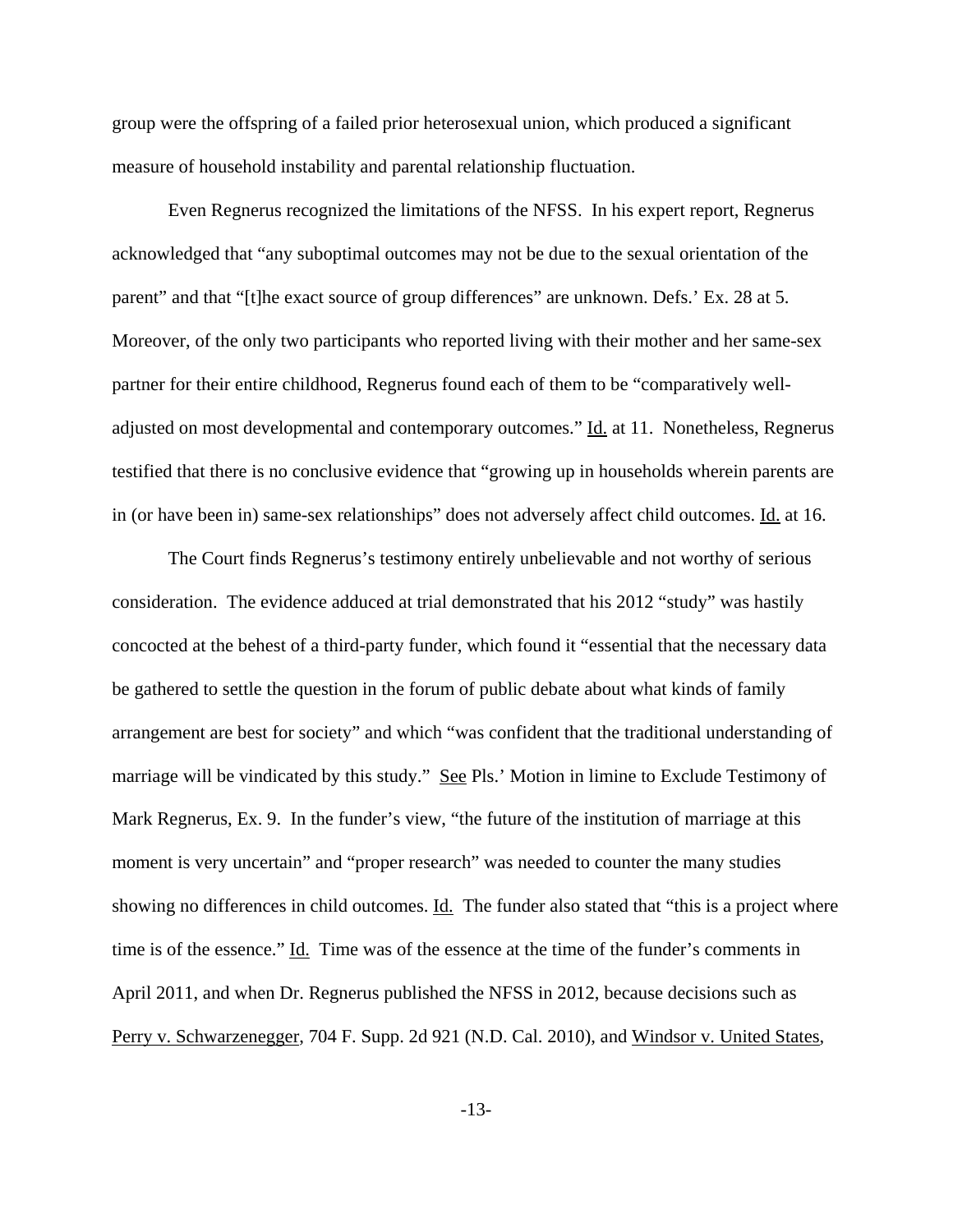833 F. Supp. 2d 394 (S.D.N.Y. 2012), were threatening the funder's concept of "the institution of marriage."

While Regnerus maintained that the funding source did not affect his impartiality as a researcher, the Court finds this testimony unbelievable. The funder clearly wanted a certain result, and Regnerus obliged. Additionally, the NFSS is flawed on its face, as it purported to study "a large, random sample of American young adults (ages 18-39) who were raised in different types of family arrangements" (emphasis added), but in fact it did not study this at all, as Regnerus equated being raised by a same-sex couple with having ever lived with a parent who had a "romantic relationship with someone of the same sex" for any length of time. Whatever Regnerus may have found in this "study," he certainly cannot purport to have undertaken a scholarly research effort to compare the outcomes of children raised by same-sex couples with those of children raised by heterosexual couples. It is no wonder that the NFSS has been widely and severely criticized by other scholars, and that Regnerus's own sociology department at the University of Texas has distanced itself from the NFSS in particular and Dr. Regnerus's views in general and reaffirmed the aforementioned APA position statement.

In reviewing the many research studies that have measured the outcomes of children raised by same-sex couples, family studies professor Loren Marks and economist Joseph Price questioned the validity of these studies in view of their statistical methodologies. Both witnesses testified that the research studies of same-sex families often have relied upon small self-selecting sample sizes, rarely compared child outcomes to children raised by intact heterosexual couples, and failed to use "hard" outcome variables that are easily to measured, i.e., grade retention, criminality or unemployment.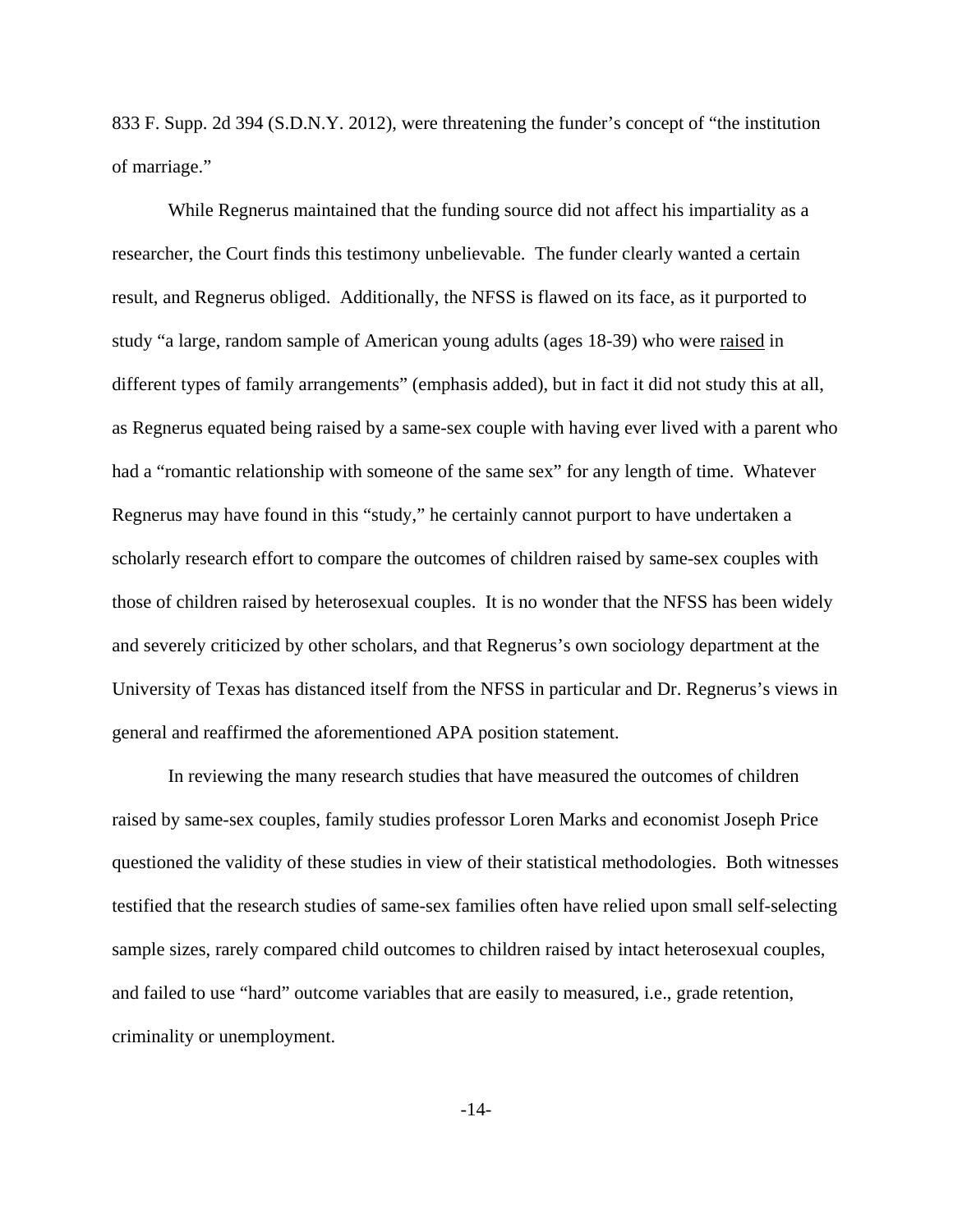In his testimony, Marks lauded a 1996 study performed by Australian researcher Sotirios Sarantakos entitled "Children in Three Contexts: Family, Education and Social Development." That study compared 58 children of heterosexual married parents, 58 children of heterosexual cohabiting couples, and 58 children living with same-sex couples across a wide spectrum of teacher-reported scholastic measures. Defs.' Ex. 25 at 16, 38. Marks testified that after controlling for, among other things, parental income and education levels, the study found significant differences between children raised by intact heterosexual married parents and those raised by same-sex parents. Sarantakos concluded, "children of married [heterosexual] couples are more likely to do well at school in academic and social terms, than children of cohabiting and homosexual couples." Id. at 17. However, on cross-examination, Marks conceded that the study's probative value was limited by the fact that most of the 58 children raised by same-sex couples experienced parental divorce at some earlier time in their lives. Marks, Tr. 3/5/14 pp. 75- 76. By comparison, none of the children raised by heterosexual married parents experienced parental separation. Id. at 76. At several points in the study, even Sarantakos acknowledged that this discrepancy in family stability could have accounted for the differing levels of achievement between these groups. Id. at 76-78.

Price cited to his 2012 article, authored with Douglas Allen and Catherine Pakaluk, in evaluating the statistical methodology that Rosenfeld used in his 2010 study. Price opined that the Rosenfeld study was flawed because the results were statistically uncertain and the sample population was too small to observe statistically significant differences between children raised by same-sex couples and those raised by heterosexual couples. Price also stated that Rosenfeld's study was problematic because it controlled for family stability by "restricting an analysis of

-15-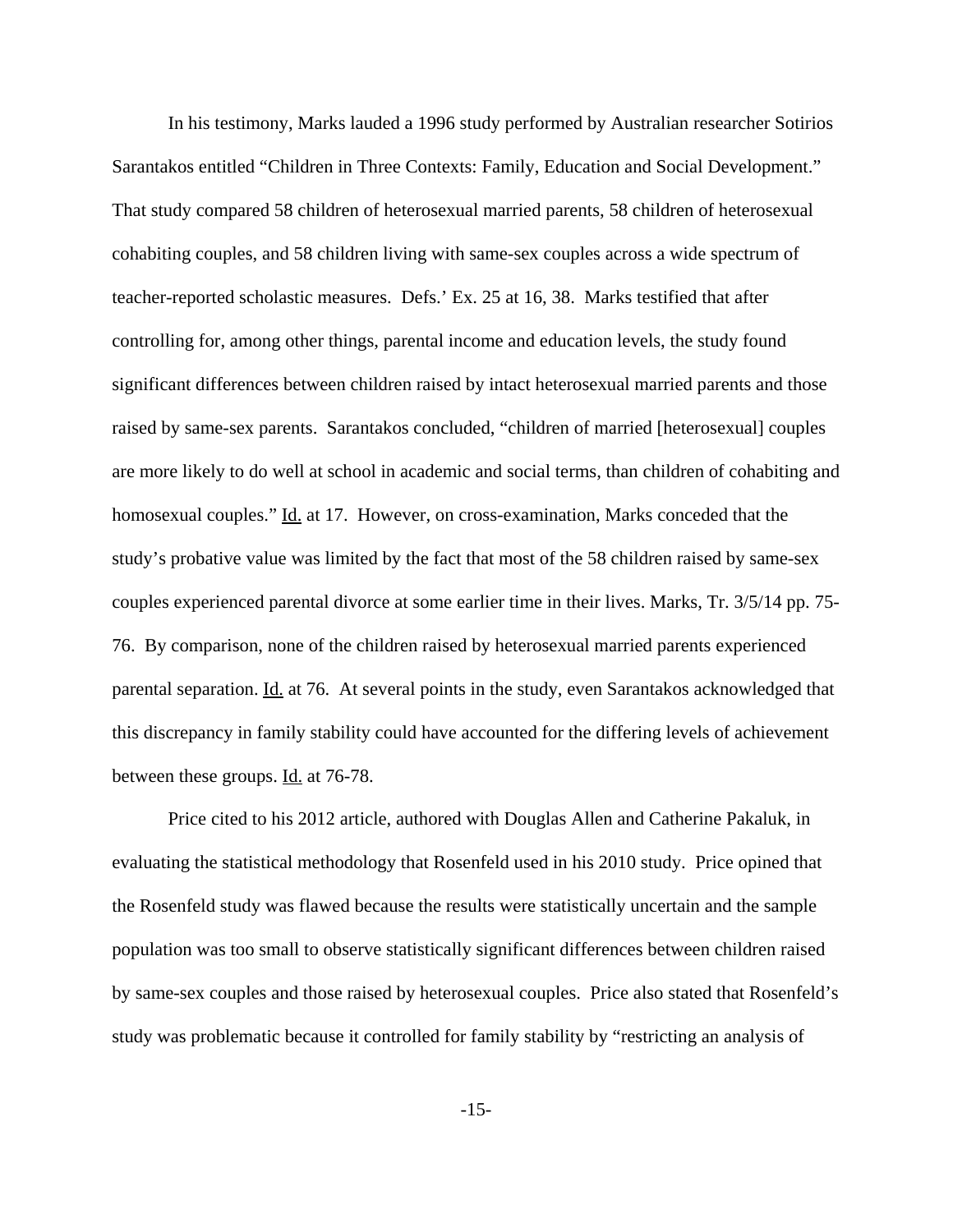family structure to families that have [not] experience[d] changes for the previous five years," which "eliminates one of the important channels through which the effect of family structure is likely to operate." Defs.' Ex. 27 at ¶ 28. By expanding Rosenfeld's sample population and controlling for certain factors such as family stability, Price's study found that children raised by same-sex couples have noticeably worse outcomes than children raised by heterosexual couples. Ultimately, both Marks and Price concluded that current social science research has not definitively demonstrated that there is no difference between children raised by same-sex couples and those children raised by their heterosexual counterparts. Marks, Tr. 3/5/14 p. 24; Price, Tr. 3/5/14 pp. 54-56.

Economist Douglas Allen testified about his own study using data from the 2006 Canadian Census, which compared the high school graduation rates of young adults (ages 17-22) raised by heterosexual married couples and those raised by same-sex couples. Without controlling for any particular factors, Allen found that 72 percent of children raised in heterosexual married households graduated from high school as opposed to 60 percent of those raised in gay parent homes and 52 percent for those raised in lesbian homes. Defs.' Ex. 26 at ¶ 36. On cross-examination, Allen conceded that many of the young adults who were living in same-sex households in 2006 had previously lived in heterosexual households where their parents had either divorced or separated. Id. at  $\P$  49; Allen, Tr. 3/6/14 pp. 119-120. Similarly, because the study relied on a "snap shot" of the sample population during the 2006 Canadian Census, Allen could not gauge how the young adult subjects progressed through school during their childhood years or when their academic progress began to decline. Allen, Tr. 3/6/14 p. 120. One of the major limitations of Allen's study was that he could not discern whether a particular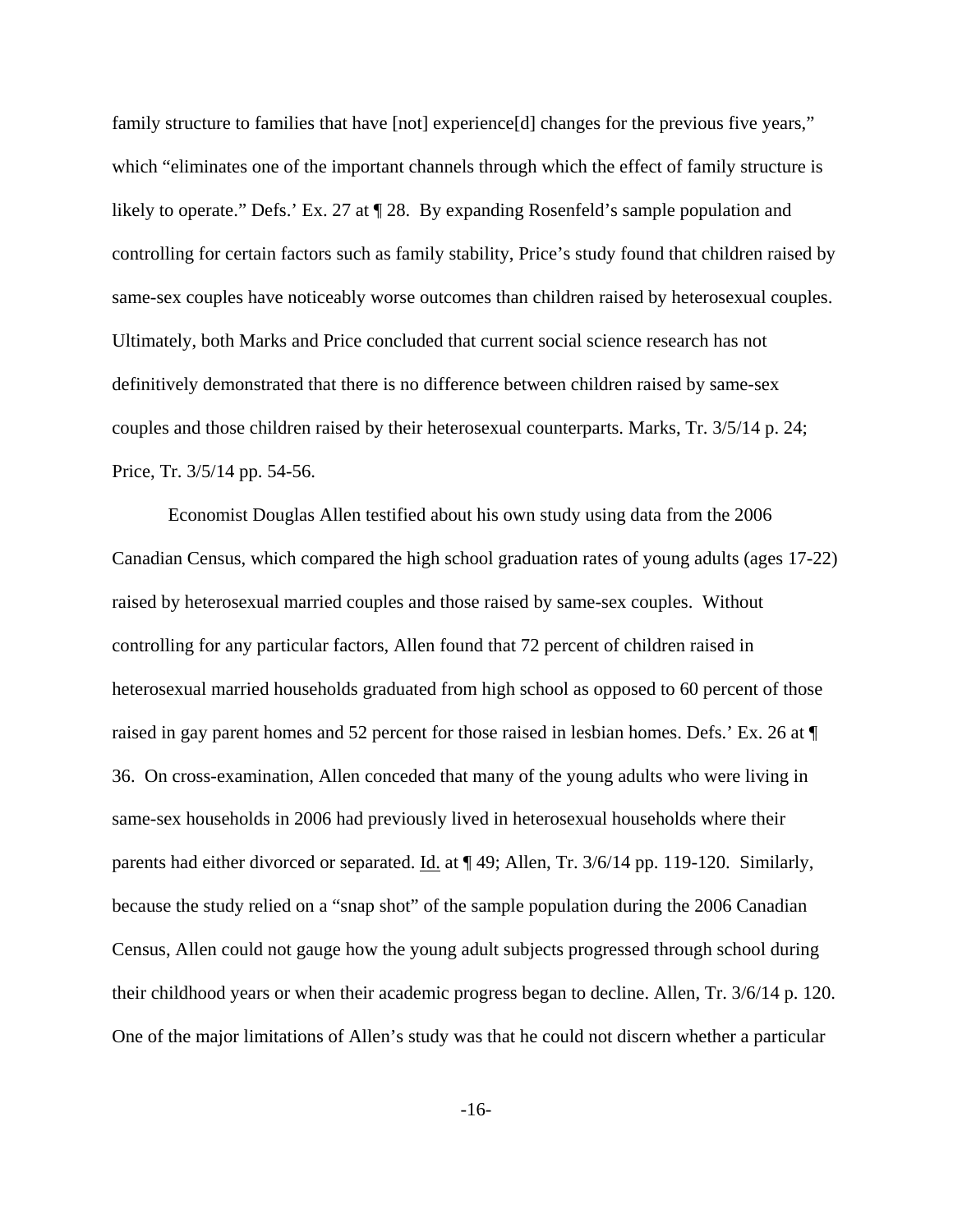young adult's academic decline coincided with a separation in the household. Id. at 120-121. This led Allen to acknowledge in a footnote that his "paper does not study the effect of growing up in a same-sex household, but rather examines the association of school performance for those children who lived with same-sex parents in 2006." Defs.' Ex. 15 at 4 (emphasis added). Moreover, when Allen controlled for parental education, marital status and five years of residential stability, he discovered that there was no statistically significant difference in graduation rates. Allen, Tr. 3/6/14 pp/ 128-129.

The Court was unable to accord the testimony of Marks, Price, and Allen any significant weight. Marks's testimony is largely unbelievable. He characterized the overwhelming consensus among sociologists and psychologists who endorse the "no differences" viewpoint as "group think," by which he said he meant a politically correct viewpoint that the majority has accepted without subjecting it to proper scientific scrutiny. Marks undertook an excruciatingly detailed examination of the 59 published studies cited by the APA in support of its 2005 "Brief on Lesbian and Gay Parenting," in which it concluded that "[n]ot a single study has found children of lesbian or gay parents to be disadvantaged in any significant respect relative to children of heterosexual parents." Marks, as well as Price and Allen, faulted many of these studies for their small sample sizes, the non-random methods used to obtain subjects, and the fact that some lacked heterosexual comparison groups, among other criticisms. Marks, Price and Allen all failed to concede the importance of "convenience sampling" as a social science research tool. They, along with Regnerus, clearly represent a fringe viewpoint that is rejected by the vast majority of their colleagues across a variety of social science fields. The most that can be said of these witnesses' testimony is that the "no differences" consensus has not been proven

-17-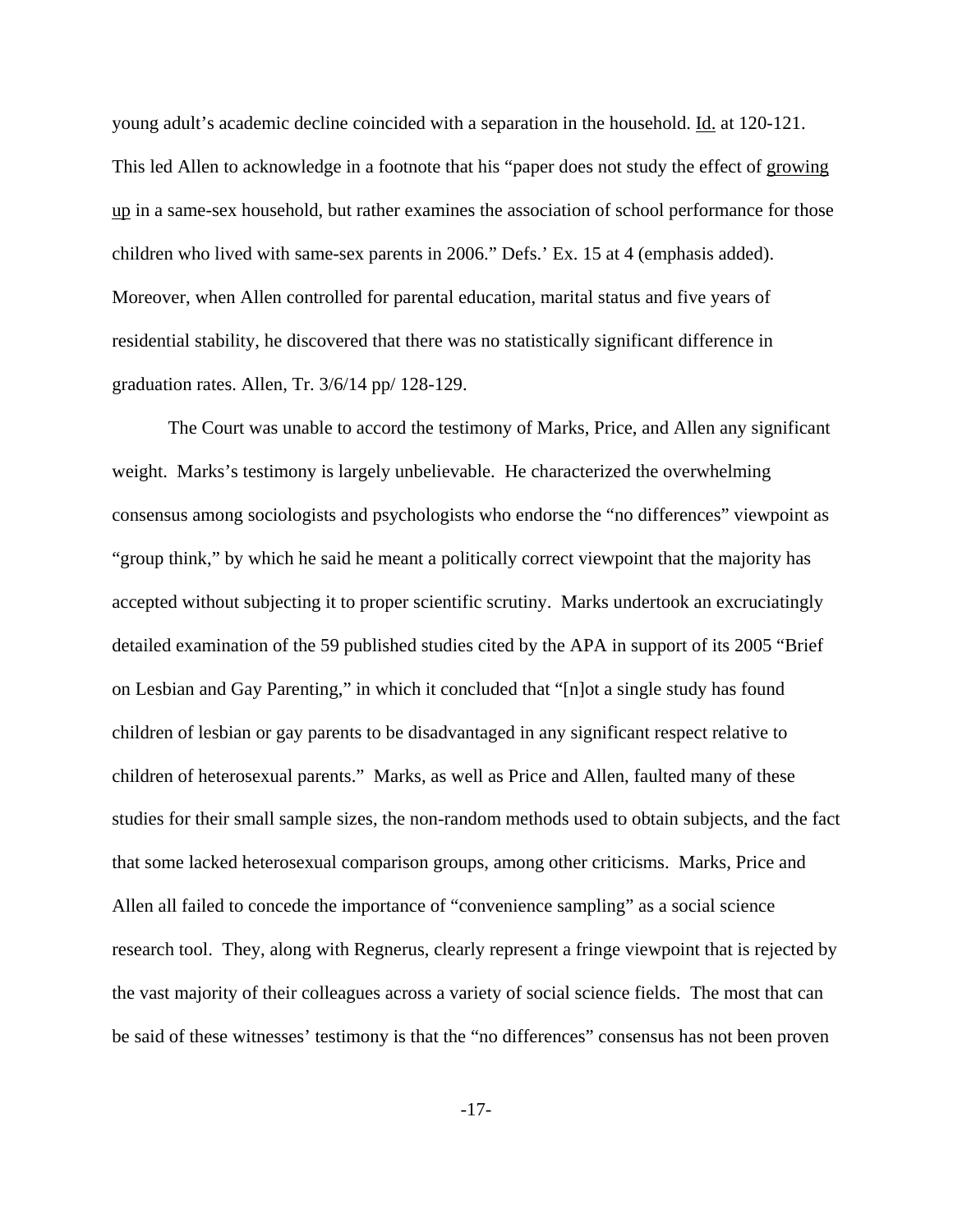with scientific certainty, not that there is any credible evidence showing that children raised by same-sex couples fare worse than those raised by heterosexual couples.

#### **III. Conclusions of Law**

#### **A. Legal Standards**

The Court finds that the MMA impermissibly discriminates against same-sex couples in violation of the Equal Protection Clause because the provision does not advance any conceivable legitimate state interest. In light of this determination, the Court finds it unnecessary to address whether the MMA burdens the exercise of a fundamental right under the Due Process Clause.<sup>5</sup> See Lyng v. Northwest Indian Cemetery Protective Ass'n, 485 U.S. 439, 445 (1988) ("A fundamental and longstanding principle of judicial restraint requires that courts avoid reaching constitutional questions in advance of the necessity of deciding them.")

The Equal Protection Clause forbids a state from denying "to any person within its jurisdiction the equal protection of the laws," U.S. Const. amend. XIV, § 1, and promotes the ideal that "all persons similarly situated should be treated alike." Cleburne v. Cleburne Living Center, Inc., 473 U.S. 432, 439 (1985). On the other hand, states are empowered to "perform many of the vital functions of modern government," Nat'l Fed'n of Indep. Bus. v. Sebelius, 132 S. Ct. 2566, 2578 (2012), which necessarily involves adopting regulations which distinguish between certain groups within society. See Romer v. Evans, 517 U.S. 620, 631 (1996). A

<sup>&</sup>lt;sup>5</sup> The Court notes, however, that the Supreme Court has repeatedly recognized marriage as a fundamental right. See Turner v. Safley, 482 U.S. 78, 95 (1987) (stating that "the decision to marry is a fundamental right"); Cleveland Bd. of Educ. v. La Fleur, 414 U.S. 632, 639-640 (1974) (stating that "freedom of personal choice in matters of marriage and family life is one of the liberties protected by the Due Process Clause of the Fourteenth Amendment)." Loving v. Virginia, 388 U.S. 1, 12 (1967) (same); Griswold v. Connecticut, 381 U.S. 479, 486 (1965) (same).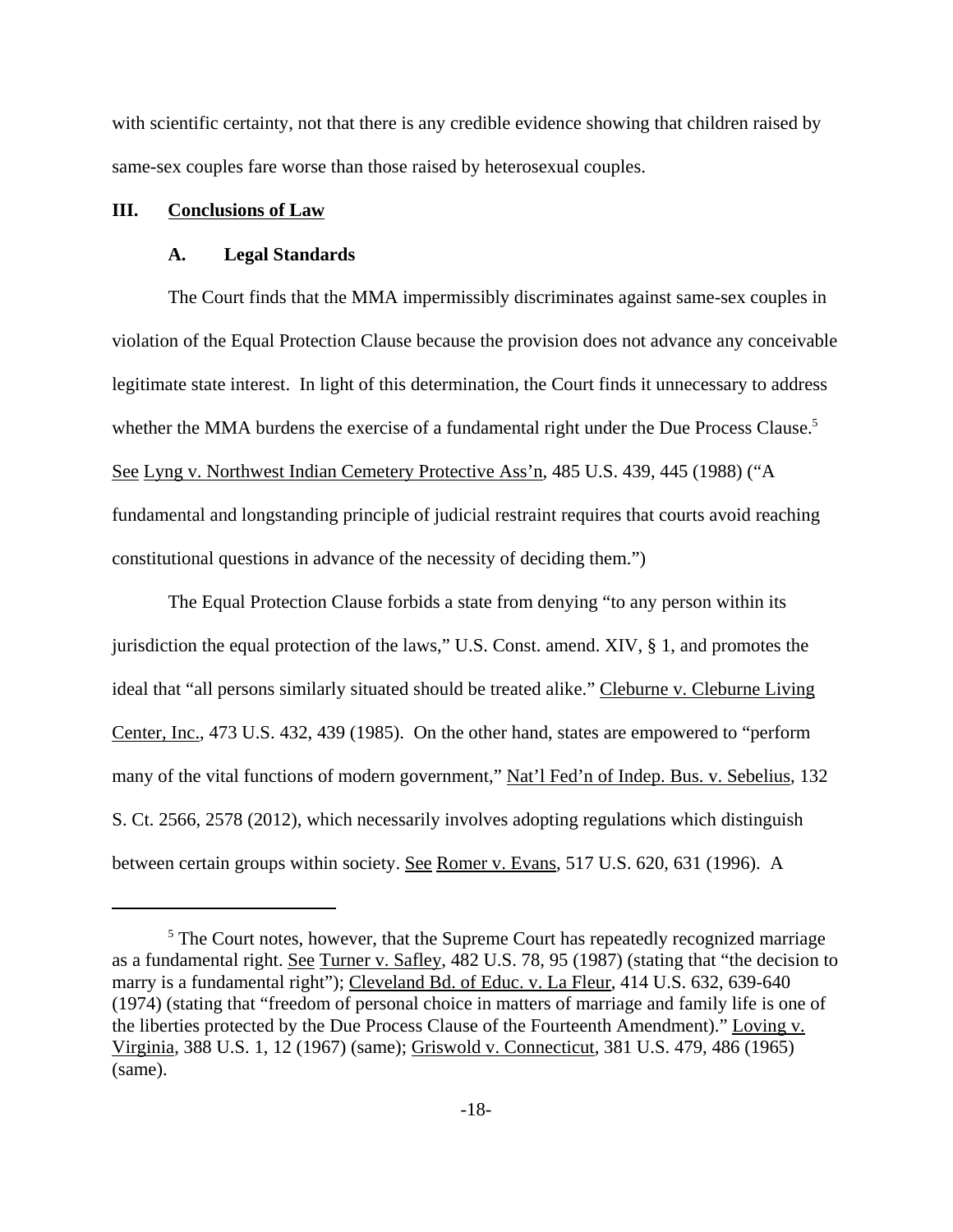balance must therefore be struck between equal protection principles and the practicalities of governance.

To this end, the United States Supreme Court has fashioned a three-tiered framework for evaluating whether a provision of law offends the Equal Protection Clause. The most rigorous tier is "strict" scrutiny, which is reserved for laws that discriminate against "suspect classes" such as racial, ethnic or religious minorities. See Adarand Constructors, Inc. v. Pena, 515 U.S. 200, 227 (1995) (applying strict scrutiny to racial classification); Korematsu v. United States, 323 U.S. 214, 216 (1944) (applying strict scrutiny to classification based upon national origin). A more relaxed form of inquiry is "intermediate" or "heightened" scrutiny, which courts have applied to laws that discriminate against groups on the basis of gender, alienage or illegitimacy, also known as "quasisuspect classes." See Clark v. Jeter, 486 U.S. 456, 461 (1988) (applying intermediate scrutiny to classification based upon illegitimacy); Miss. Univ. for Women v. Hogan, 458 U.S. 718, 723-724 (1982) (applying intermediate scrutiny to gender classification). The least exacting tier is "rational basis" review, which assesses the propriety of legislation that does not implicate either suspect or quasi-suspect classes.

In this case, plaintiffs moved to bifurcate the trial in the event the Court decided to hear testimony about whether classifications based on sexual orientation are deserving of heightened scrutiny. The Court granted the motion, although governing Sixth Circuit precedent does not consider gay, lesbian, bisexual or transgender persons to constitute suspect or quasi-suspect classes. See Davis v. Prison Health Servs., 679 F.3d 433, 438 (6th Cir. 2012); Scarborough v. Morgan County Bd. of Educ., 470 F.3d 250, 261 (6th Cir. 2006). While some federal courts have held that a more exacting level of scrutiny should be applied in reviewing the constitutionality of same-sex marriage bans, see Windsor v. United States, 699 F.3d 169, 185 (2d Cir. 2012);

-19-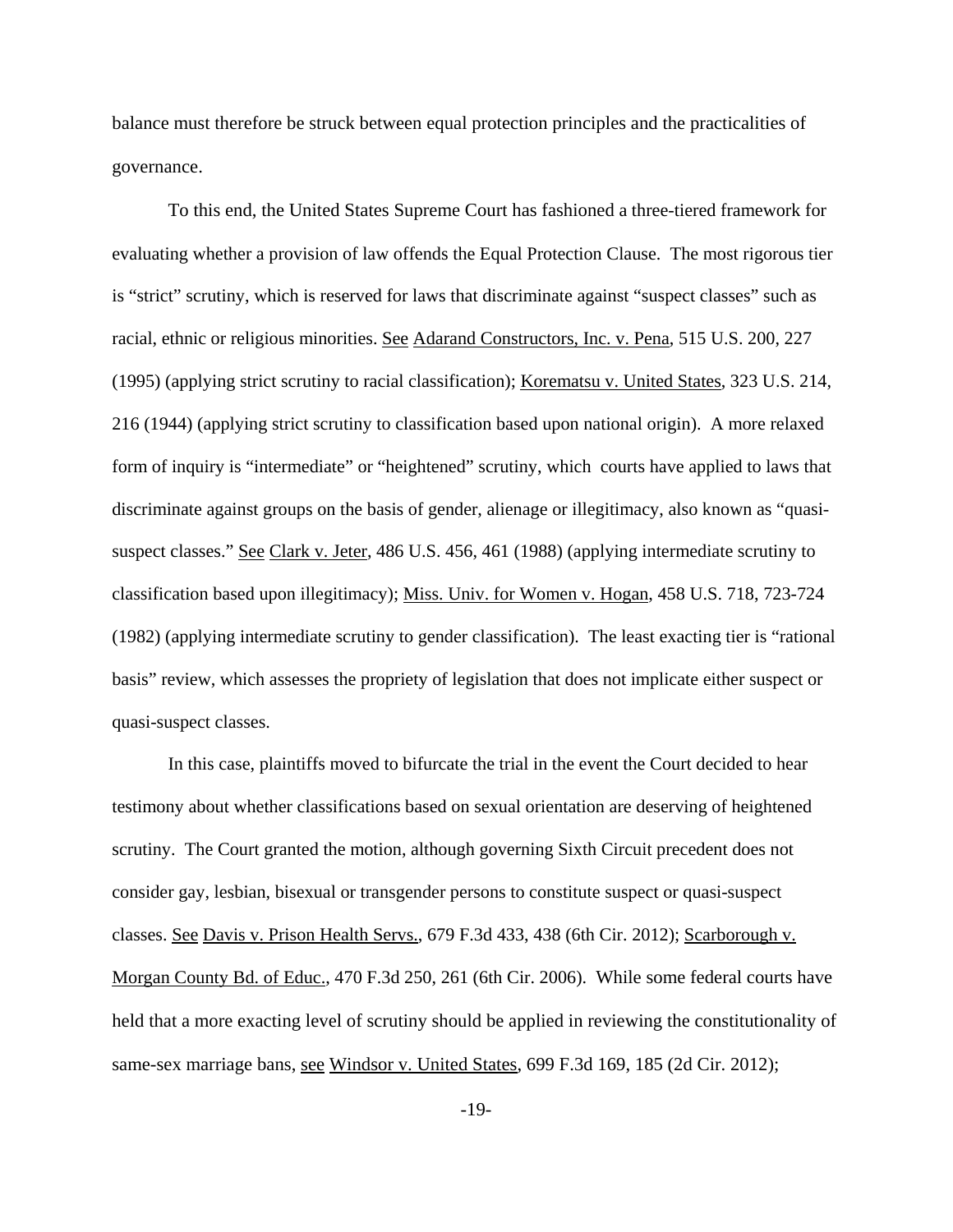Massachusetts v. United States Dep't of Health and Human Servs., 682 F.3d 1, 11 (1st Cir. 2012), the Court need not decide the issue because the MMA does not survive even the most deferential level of scrutiny, i.e., rational basis review.

Under this standard, the Court must determine whether the MMA proscribes conduct in a manner that is rationally related to the achievement of a legitimate governmental purpose. See Vance v. Bradley, 440 U.S. 93, 97 (1979); Guzman v. United States Dep't of Homeland Sec., 679 F.3d 425, 432 (6th Cir. 2012). Courts will not invalidate a provision of law on equal protection grounds "unless [its] varying treatment of different groups or persons is so unrelated to the achievement of any combination of legitimate purposes that [a reviewing court] can only conclude that the government's actions were irrational." Kimel v. Florida Bd. of Regents, 528 U.S. 62, 84 (2000). "The government [also] has no obligation to produce evidence to support the rationality of its . . . [imposed] classifications and may rely entirely on rational speculation unsupported by any evidence or empirical data." Hadix v. Johnson, 230 F.3d 840, 843 (6th Cir. 2000). Rather, it is incumbent upon plaintiffs to refute "any reasonably conceivable state of facts that could provide a rational basis for the classification." FCC v. Beach Comme'ns, Inc., 508 U.S. 307, 313 (1993).

#### **B. Asserted Reasons for the MMA**

Largely in keeping with the justifications offered in their summary judgment motion, at trial, the state defendants asserted that the MMA serves the following legitimate state interests: (1) providing an optimal environment for child rearing; (2) proceeding with caution before altering the traditional definition of marriage; and (3) upholding tradition and morality. Additionally, the state defendants consistently asserted that defining marriage is within the

-20-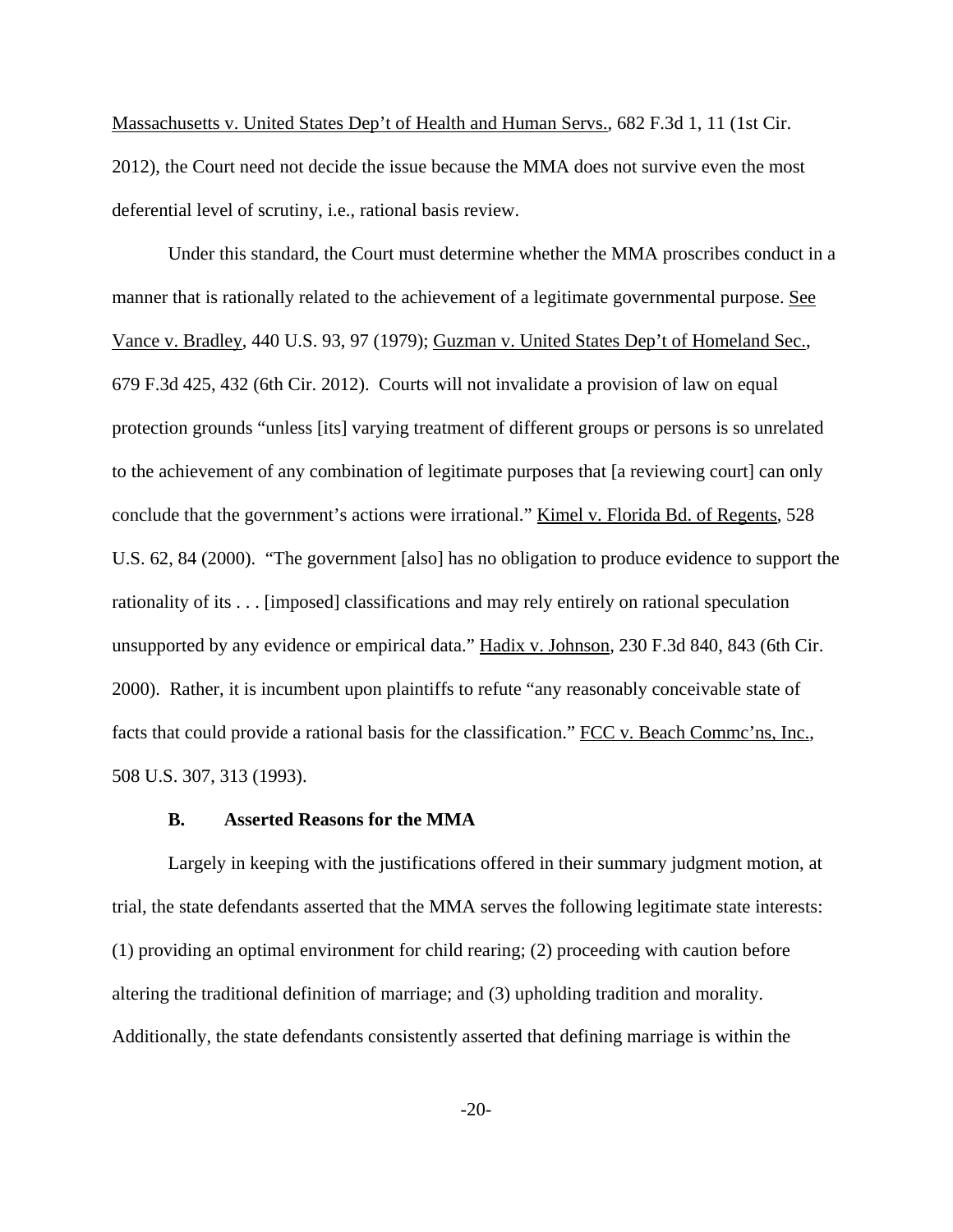exclusive purview of the state's police power. None of these proffered reasons provides a rational basis for adopting the amendment.

#### **1. Optimal Environment**

The state defendants argued that the citizens of Michigan adopted the MMA on the premise that heterosexual married couples provide the optimal environment for raising children. The Court rejects this rationale for several reasons.

First, the evidence adduced at trial disproved this premise. Rosenfeld's study shows that children raised by same-sex couples progress at almost the same rate through school as children raised by heterosexual married couples. In fact, the difference between the two groups is nearly immeasurable. Brodzinsky similarly testified that approximately 150 sociological and psychological studies of children raised by same-sex couples have repeatedly confirmed Rosenfeld's findings that there is simply no scientific basis to conclude that children raised in same-sex households fare worse than those raised in heterosexual households. Brodzinsky also testified that parental gender plays a limited role, if any, in producing well-adjusted children. Brodzinsky, Tr. 2/25/14 p. 78. He stated that:

It's not the gender of the parent that's the key. It's the quality of parenting that's being offered by whoever is there, husband or wife, two women, two men, a single parent, as long as the factors that we listed . . . are present: good mental health, good parent-child relationships, what we call an authoritative parenting style, which is warmth, stimulation, structure, and the availability of resources. Then we're going to have a child who is much more likely to be healthy.

## Id. at 78-79.

 In response, state defendants cited a small number of outlier studies in support of the optimal child-rearing rationale. In an effort to show that children raised by same-sex couples fare worse than those raised by heterosexual couples, the state defendants relied principally upon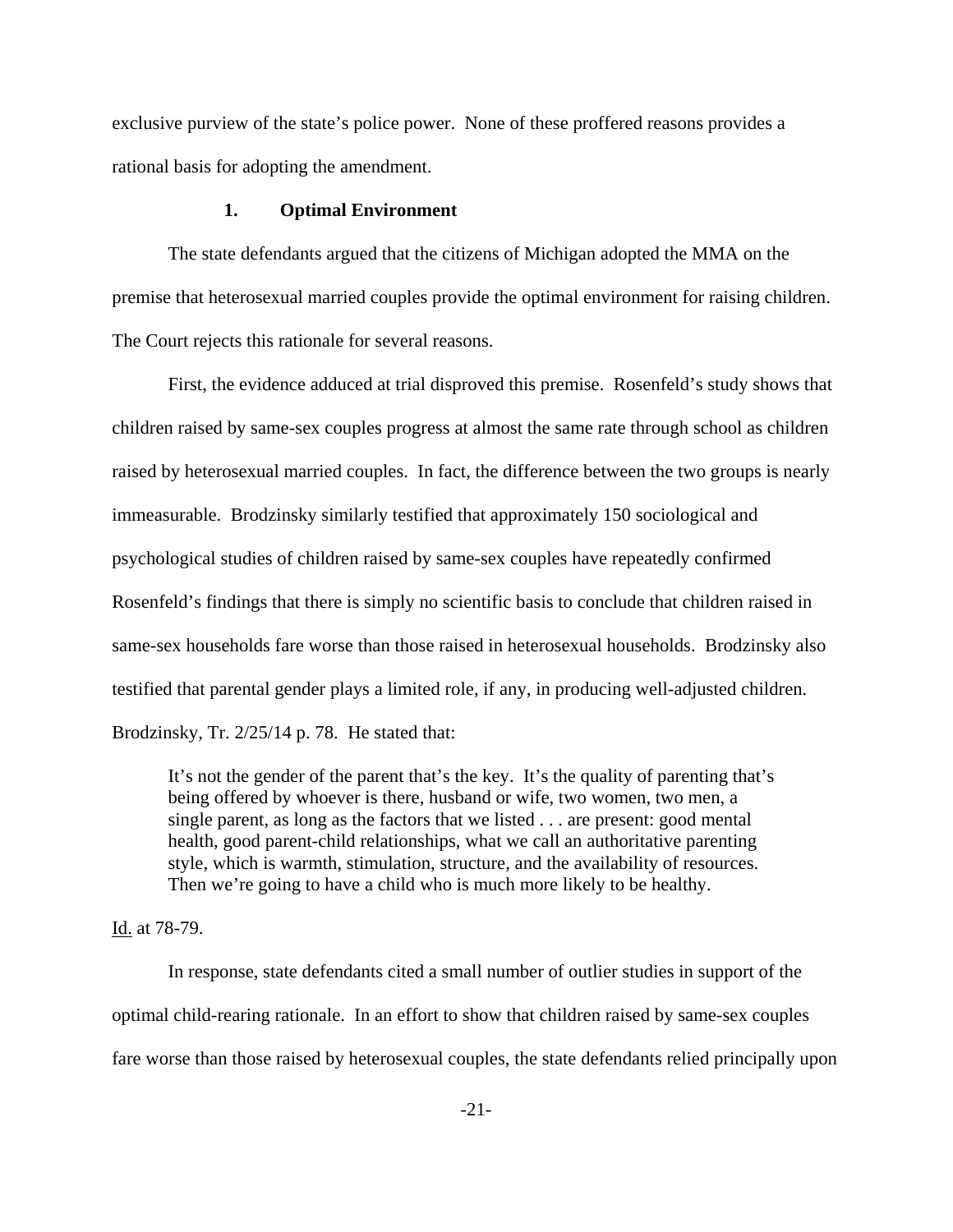Regnerus's NFSS study and Allen's 2006 Canadian Census study, but these efforts were unavailing. The common flaw of the Regnerus and Allen studies was the failure to account for the fact that many of the subjects who were raised in same-sex households experienced prior incidents of family instability (e.g., divorce or separation) or were initially placed in the foster care system. Both researchers acknowledged that poor school performance could result from a child's exposure to divorce or parental separation. Regnerus's NFSS study also suffered from another defect in that it failed to measure the adult outcomes of children who were actually raised in same-sex households. In short, the isolated studies cited by the state defendants do not support the argument that children raised by heterosexual couples have better outcomes than children raised by same-sex couples. To the contrary, the overwhelming weight of the scientific evidence supports the "no differences" viewpoint.

Second, the optimal child-rearing justification for the MMA is belied by the state's own marriage requirements. The prerequisites for obtaining a marriage license under Michigan law do not include the ability to have children, a requirement to raise them in any particular family structure, or the prospect of achieving certain "outcomes" for children. By the same token, the state does not allow for the annulment of a marriage once a couple discovers it cannot conceive, or if the family structure changes, or if the couple's children do poorly in school.

Third, contrary to the state defendants' contentions, the MMA actually fosters the potential for childhood destabilization. For instance, in this particular case should either of the plaintiffs die or become incapacitated, the surviving non-legal parent would have no authority under Michigan law to make legal decisions on behalf of the surviving children without resorting to a prolonged and complicated guardianship proceeding. And in the event that a state court

-22-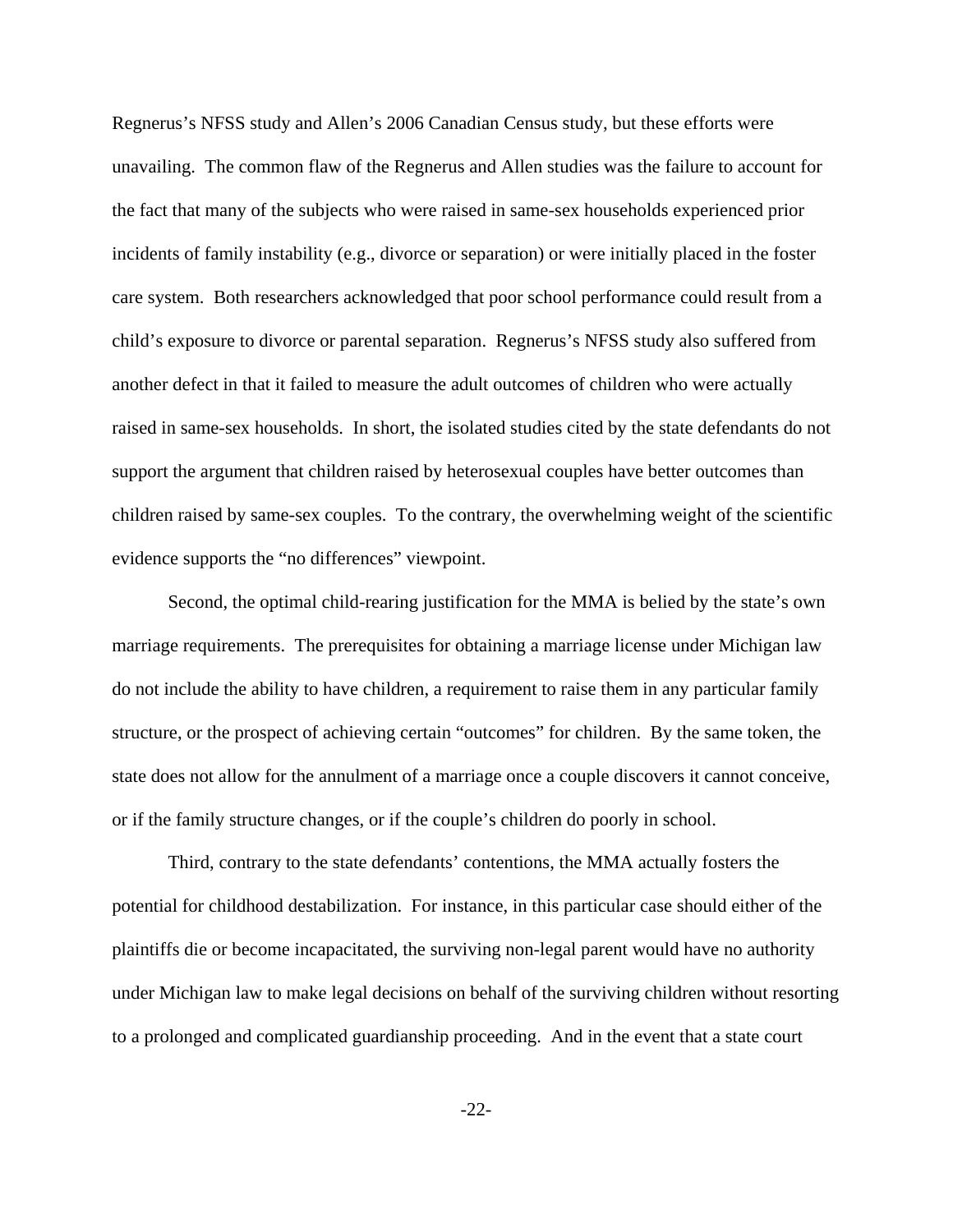were to award guardianship of the surviving children to the non-legal parent, the guardianship would have to be renewed annually and would remain susceptible to the challenge of an interested party at any time. This, as Brodzinsky testified, places such children in a legally precarious situation and deprives them of "social capital."

Fourth, the state defendants' position suffers from a glaring inconsistency. Even assuming that children raised by same-sex couples fare worse than children raised by heterosexual married couples, the state defendants fail to explain why Michigan law does not similarly exclude certain classes of heterosexual couples from marrying whose children persistently have had "sub-optimal" developmental outcomes. According to Rosenfeld's study, children raised by suburban residents academically outperformed those children raised by rural and urban residents. Likewise, "middle class and poor families are 'sub-optimal' compared to well-off families, and couples with less formal education are "sub-optimal" compared to couples with more formal education." Pls.' Ex. 31 at 5. A child's racial background is another predictive indicator of future success, as the study showed that "the probability of making good progress through school is greater in the U.S. for children of Asian descent than for children of all other racial groups." Id. Taking the state defendants' position to its logical conclusion, the empirical evidence at hand should require that only rich, educated, suburban-dwelling, married Asians may marry, to the exclusion of all other heterosexual couples. Obviously the state has not adopted this policy and with good reason. The absurdity of such a requirement is self-evident. Optimal academic outcomes for children cannot logically dictate which groups may marry.

Finally, the Court rejects the "optimal environment" justification because that goal is simply not advanced by prohibiting same-sex couples from marrying. As Gates testified, there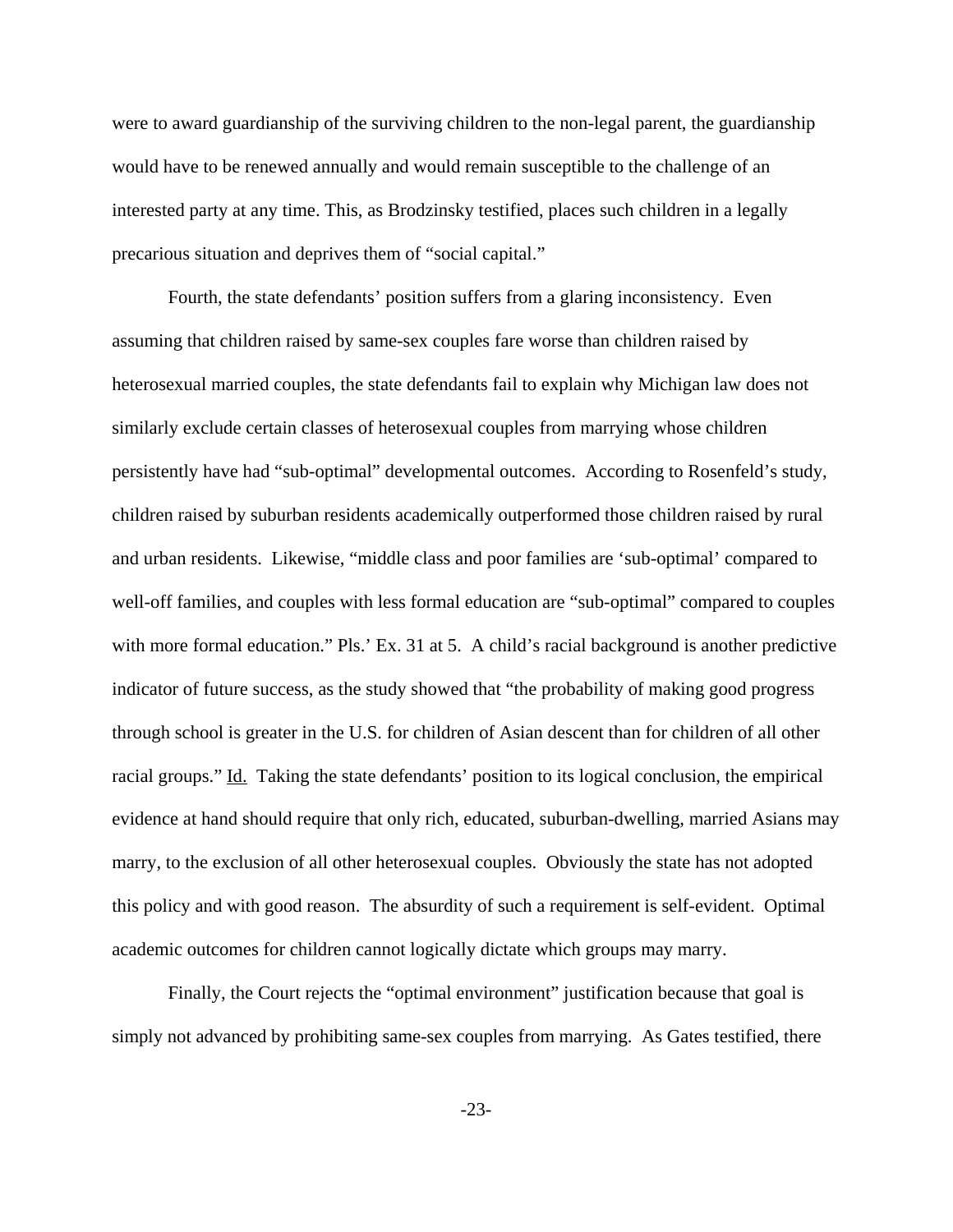are thousands of same-sex couples currently raising thousands of children in Michigan, and these numbers have steadily increased over the past 20 years. Prohibiting gays and lesbians from marrying does not stop them from forming families and raising children. Nor does prohibiting same-sex marriage increase the number of heterosexual marriages or the number of children raised by heterosexual parents. There is, in short, no logical connection between banning samesex marriage and providing children with an "optimal environment" or achieving "optimal outcomes."

## **2. Proceeding With Caution**

Throughout the trial, the state defendants asserted that Michigan has a legitimate interest in proceeding with caution before altering the traditional definition of marriage. The state defendants' experts all concluded that it is too soon to understand the societal impact of allowing same-sex couples to marry because further study is required. This "wait-and-see" justification is not persuasive.

Legislatures and regulatory agencies often cite to such reasoning when postponing decisions related to issues of public importance, as matters of public policy are resolved with more candor and insight when they are decided after an open debate based on sufficient facts. This is why federal administrative agencies must provide the public with a notice and comment period before exercising their rule-making authority. Hearings must be held, studies must be conducted, and legislators must deliberate. These things necessarily take time. But the calculus is fundamentally altered when constitutional rights are implicated because "any deprivation of constitutional rights calls for prompt rectification." Watson v. Memphis, 373 U.S. 526, 532-533 (1963). "The basic guarantees of our Constitution are warrants for the here and now and, unless

-24-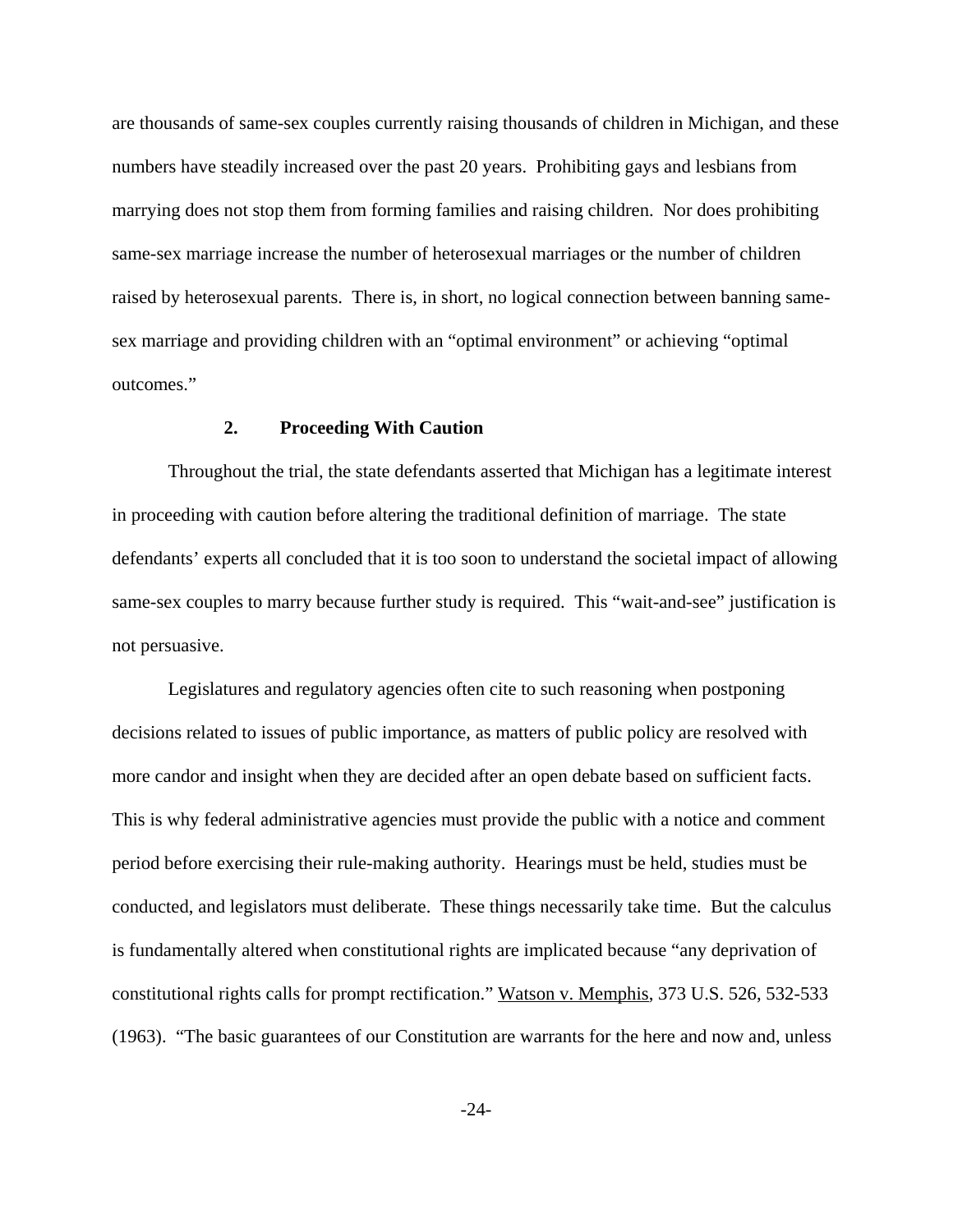there is an overwhelmingly compelling reason, they are to be promptly fulfilled." Id. The state may not shield itself with the "wait-and-see" approach and sit idly while social science research takes its plodding and deliberative course. Were the Court to accept this position, "it would turn the rational basis analysis into a toothless and perfunctory review" because "the state can plead an interest in proceeding with caution in almost any setting." Kitchen v. Herbert, No. 13-217, 2013 U.S. Dist. LEXIS 179331, at \*77 (D. Utah Dec. 20, 2013). Rather, the state must have some rationale beyond merely asserting that there is no conclusive evidence to decide an issue one way or another. See Perry, 704 F. Supp. 2d at 972 (quoting Romer for the proposition that "[e]ven under the most deferential standard of review . . . the court must 'insist on knowing the relation between the classification adopted and the object to be attained.'"). Since the "wait-andsee" approach fails to meet this most basic threshold it cannot pass the rational basis test.

## **3. Tradition and Morality**

Implicit in the "wait-and-see" approach is the state defendants' underlying contention that preserving traditional marriage is a legitimate goal in and of itself. The difficulty with this justification is two-fold. First, the Supreme Court has held that tradition alone does not satisfy rational basis review. See Heller v. Doe, 509 U.S. 312, 326 (1993) (stating that the "[a]ncient lineage of a legal concept does not give it immunity from attack for lacking a rational basis."). Second, traditional notions of marriage are often enmeshed with the moral disapproval of redefining marriage to encompass same-sex relationships. On this point, many federal courts have noted that moral disapproval is not a sufficient rationale for upholding a provision of law on equal protection grounds. See Massachusetts v. U.S. Dept. of Health and Human Servs., 682 F.3d 1, 15 (1st Cir. 2012) (invalidating section 3 of the Defense of Marriage Act because the

-25-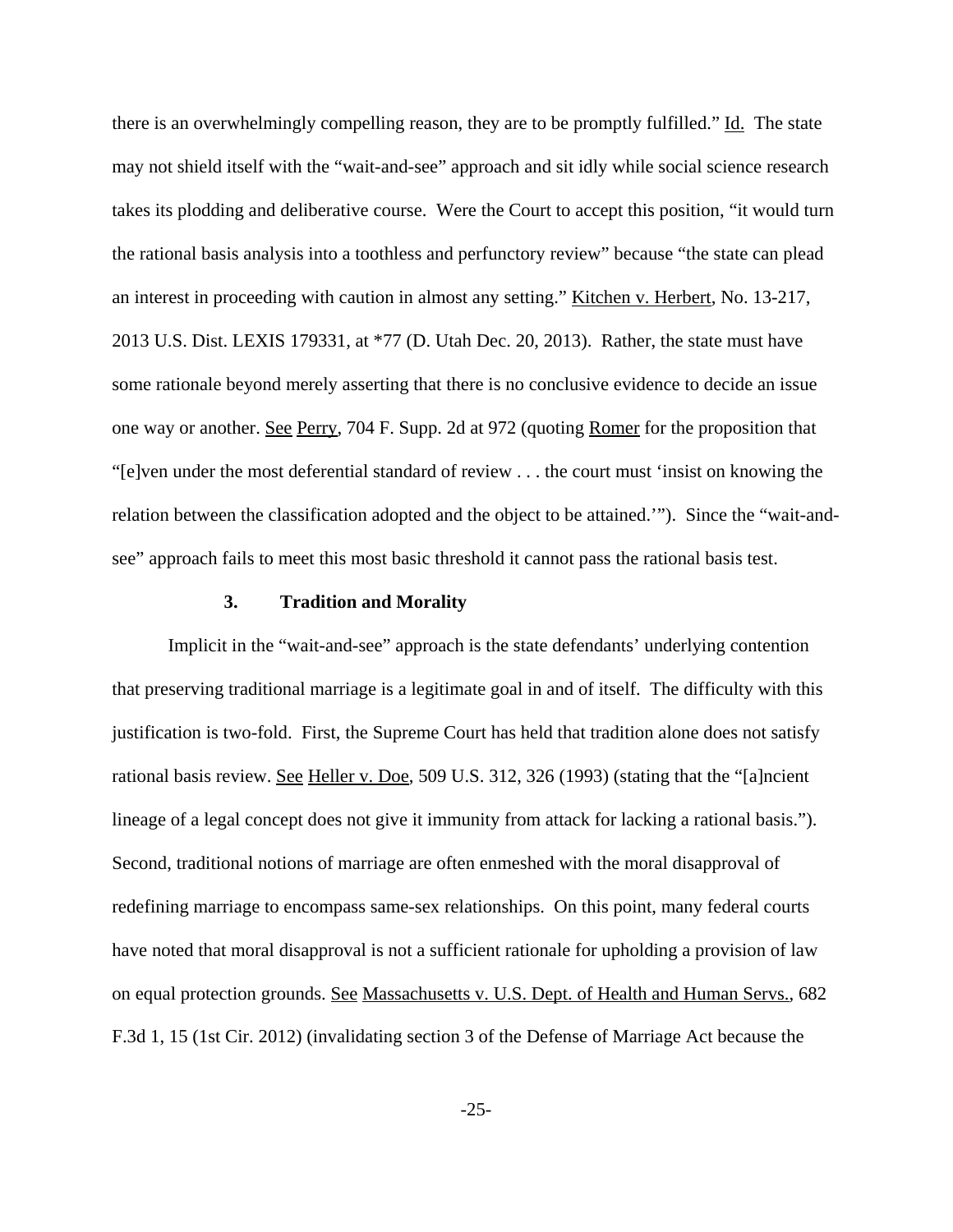statute expressed a moral disapproval of homosexuality); De Leon v. Perry, No. 13-0982, 2014 U.S. Dist. LEXIS 26236, at \*48-49 (W.D. Tex. Feb. 26, 2014) (rejecting morality as a justification); Bishop v. United States, No. 04-848, 2014 U.S. Dist. LEXIS 4374, at \*101 (N.D. Okla. Jan. 14, 2014) (stating that "upholding one particular moral definition of marriage . . . is not a permissible justification."); Kitchen, 2013 U.S. Dist. LEXIS 179331, at \*79 (same).

In delivering their opening and closing remarks, plaintiffs' attorneys contended that the voters who approved the MMA were motivated by animus towards lesbian, gay, bisexual and transgender individuals. Since the Court is unable discern the intentions of each individual voter who cast their ballot in favor of the measure, it is cannot ascribe such motivations to the approximately 2.7 million voters who approved the measure. Many Michigan residents have religious convictions whose principles govern the conduct of their daily lives and inform their own viewpoints about marriage. Nonetheless, these views cannot strip other citizens of the guarantees of equal protection under the law. The same Constitution that protects the free exercise of one's faith in deciding whether to solemnize certain marriages rather than others, is the same Constitution that prevents the state from either mandating adherence to an established religion, U.S. Const. amend I, or "enforcing private moral or religious beliefs without an accompanying secular purpose." Perry, 704 F. Supp. 2d at 930-931 (citing Lawrence v. Texas, 539 U.S. 558, 571 (2003)). As a result, tradition and morality are not rational bases for the MMA.

## **4. Federalism**

Citing to the Supreme Court's decision in Windsor, the state defendants maintain that the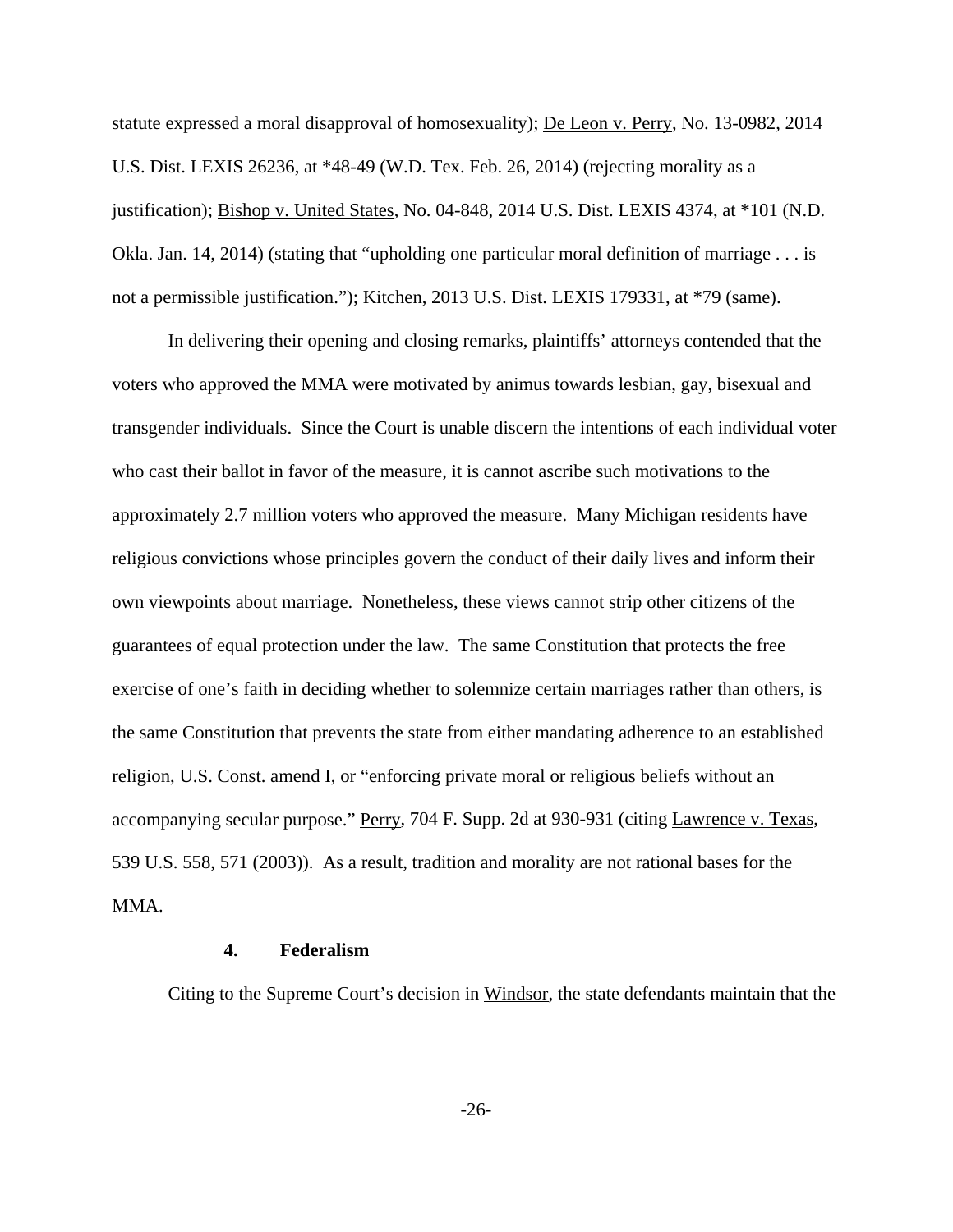authority to define marriage falls within the exclusive and inherent powers of the state.<sup>6</sup> In

<sup>6</sup> Forty years before the Supreme Court decided Windsor, the Minnesota Supreme Court held in Baker v. Nelson, 291 Minn. 310 (1971), that same-sex couples have no Fourteenth Amendment right to marry. The following year, in a single sentence, the United States Supreme Court dismissed the appeal "for want of a substantial federal question." Baker v. Nelson, 409 U.S. 810 (1972). The state defendants have argued in the present case that Baker is binding precedent.

The answer to this argument was ably articulated by Judge Shelby in Kitchen, 2013 U.S. Dist. LEXIS 179331, at \*23-26:

> [T]he Supreme Court has stated that a summary dismissal is not binding "when doctrinal developments indicate otherwise." Hicks v. Miranda, 422 U.S. 332, 344 (1975).

> Here, several doctrinal developments in the Court's analysis of both the Equal Protection Clause and the Due Process Clause as they apply to gay men and lesbians demonstrate that the Court's summary dismissal in Baker has little if any precedential effect today. Not only was Baker decided before the Supreme Court held that sex is a quasi-suspect classification, see Craig v. Boren, 429 U.S. 190, 197 (1976); Frontiero v. Richardson, 411 U.S. 677, 688 (1973) (plurality op.), but also before the Court recognized that the Constitution protects individuals from discrimination on the basis of sexual orientation. See Romer v. Evans, 517 U.S. 620, 635-636 (1996). Moreover, Baker was decided before the Supreme Court held in Lawrence v. Texas that it was unconstitutional for a state to "demean [the] existence [of gay men and lesbians] or control their destiny by making their private sexual conduct a crime." 539 U.S. 558, 578 (2003). As discussed below, the Supreme Courts decision in Lawrence removes a justification that states could formerly cite as a reason to prohibit same-sex marriage.

> > \* \* \*

As discussed above, the Court's decision in Windsor does not answer the question presented here, but its reasoning is nevertheless highly relevant and is therefore a significant doctrinal development. Importantly, the Windsor Court foresaw that its ruling would precede a number of lawsuits in state and lower federal courts raising the question of a state's ability to prohibit same-sex marriage, a fact that was noted by two dissenting justices. . . . It is also notable that while the Court declined to reach the merits in Hollingsworth v. Perry because the petitioners lacked standing to pursue the appeal, the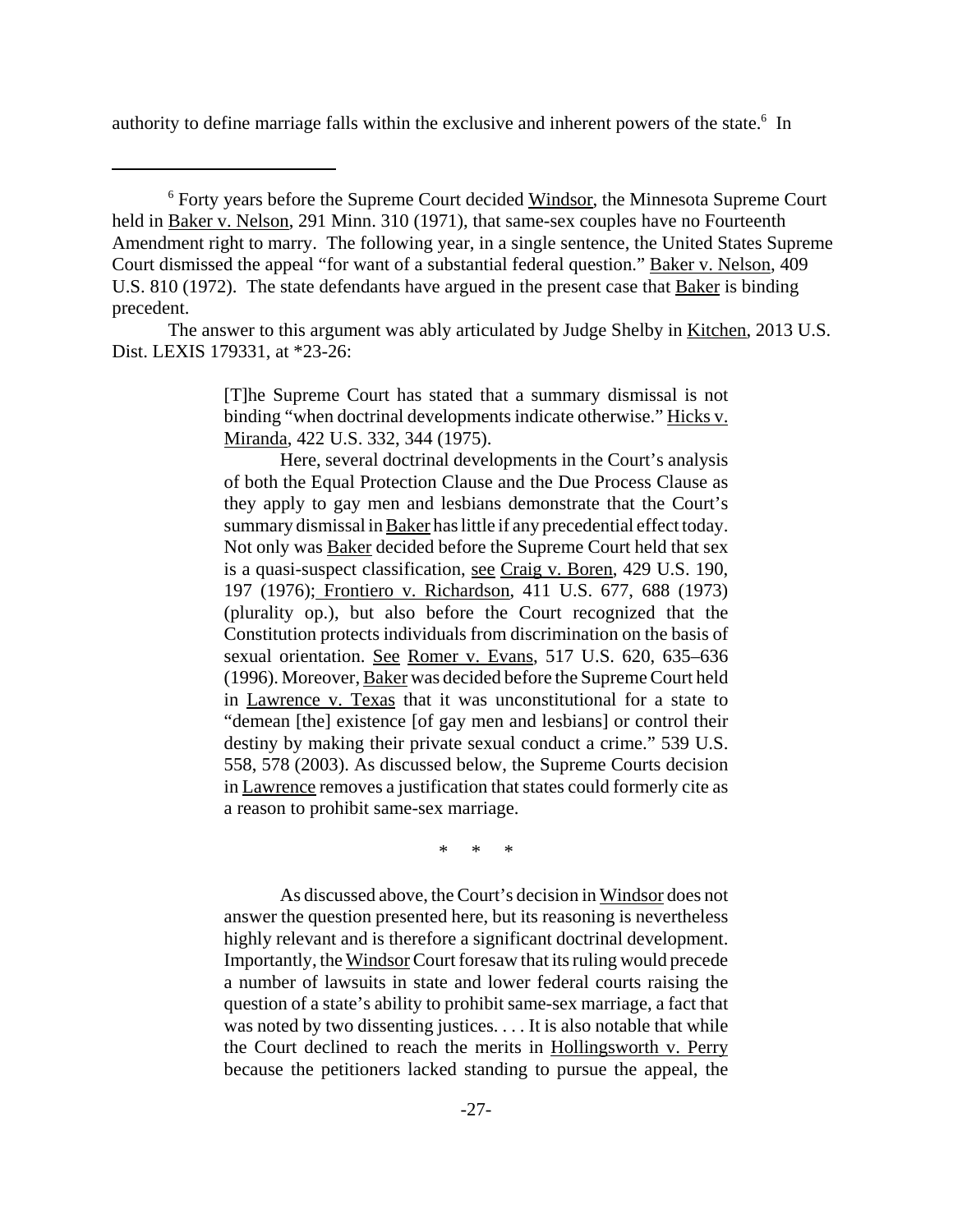finding section 3 of DOMA unconstitutional, the Windsor Court acknowledged that:

The recognition of civil marriages is central to state domestic relations law applicable to its residents and citizens. See Williams v. North Carolina, 317 U. S. 287, 298 (1942) ("Each state as a sovereign has a rightful and legitimate concern in the marital status of persons domiciled within its borders"). The definition of marriage is the foundation of the State's broader authority to regulate the subject of domestic relations with respect to the "[p]rotection of offspring, property interests, and the enforcement of marital responsibilities." Ibid.

Id. at 2691. The state defendants gloss over one important caveat. While the justices recognized the state's expansive power in the realm of domestic relations, they also noted that this power has its limits. Writing for the majority, Justice Kennedy stated that domestic relations "laws defining and regulating marriage, of course, must respect the constitutional rights of persons . . . but, subject to those guarantees, regulation of domestic relations is an area that has long been regarded as a virtually exclusive province of the states," id. (citing Loving) (internal quotations omitted), and that "[t]he states' interest in defining and regulating the marital relation [is] subject to constitutional guarantees . . ." Id. at 2692. These statements are not merely surplusage, and as one district astutely remarked, "[a] citation to Loving is a disclaimer of enormous proportion." Bishop, 2014 U.S. Dist. LEXIS 4374, at \*66.

Loving has profound implications for this litigation. In that case, the Supreme Court overturned Virginia's anti-miscegenation statutes prohibiting interracial marriage because they

Court did not dismiss the case outright for lack of a substantial federal question. <u>See</u> —– U.S. —–, 133 S.Ct. 2652 (2013). Given the Supreme Court's disposition of both Windsor and Perry, the court finds that there is no longer any doubt that the issue currently before the court in this lawsuit presents a substantial question of federal law.

The Court finds this reasoning persuasive and adopts the above quoted passage in full. Baker no longer has any precedential effect.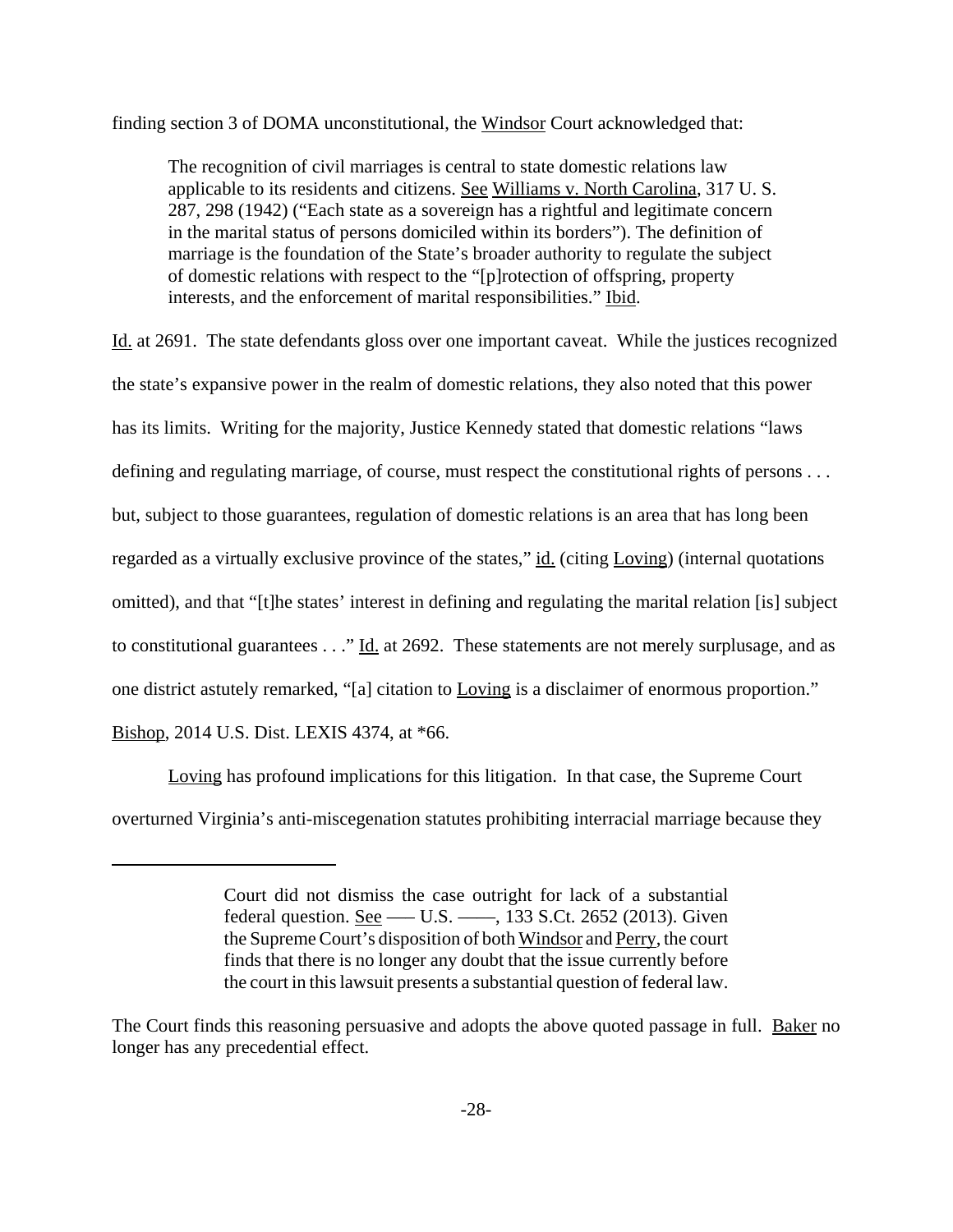violated substantive due process and equal protection. In doing so, the Court rejected Virginia's argument that "under the Constitution the regulation and control of marital and family relationships are reserved to the States." Kitchen, 2013 U.S. Dist. LEXIS 179331, at \*83-84 (citation omitted). This position, which the state defendants advance again in the present case, is just as ineffectual now as it was in Loving. Taken together, both the Windsor and Loving decisions stand for the proposition that, without some overriding legitimate interest, the state cannot use its domestic relations authority to legislate families out of existence. Having failed to establish such an interest in the context of same-sex marriage, the MMA cannot stand.

Further, the Court rejects the contention that Michigan's traditional definition of marriage possesses a heightened air of legitimacy because it was approved by voter referendum. The popular origin of the MMA does nothing to insulate the provision from constitutional scrutiny. As Justice Robert H. Jackson once wrote,

[t]he very purpose of a Bill of Rights was to withdraw certain subjects from the vicissitudes of political controversy, to place them beyond the reach of majorities and officials and to establish them as legal principles to be applied by the courts. One's right to life, liberty, and property, to free speech, a free press, freedom of worship and assembly, and other fundamental rights may not be submitted to vote; they depend on the outcome of no elections.

West Virginia Bd. of Ed. v. Barnette, 319 U.S. 624, 638 (1943); see e.g. Weinberger v.

Wiesenfeld, 420 U.S. 636, 638 n. 2 (1975) (stating that the right to equal protection is

incorporated within the Fifth Amendment's Due Process Clause). The Court is not aware of any

legal authority that entitles a ballot-approved measure to special deference in the event it raises a

constitutional question. On the contrary,

the Supreme Court has clearly stated that if . . . an enactment violates the U.S. Constitution - whether passed by the people or their representatives - judicial review is necessary to preserve the rule of law . . . [t]he electorate cannot order a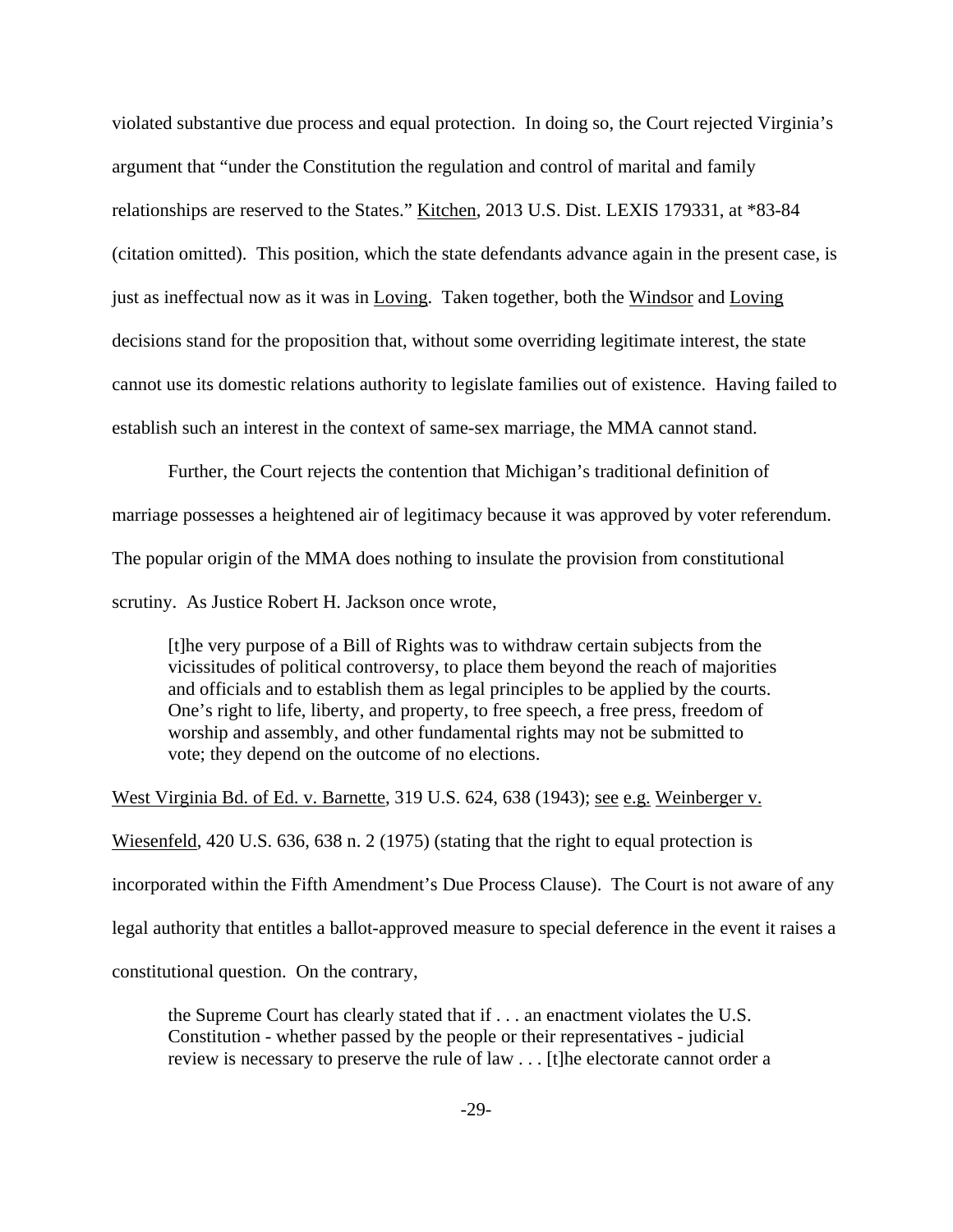violation of the Due Process or Equal Protection Clauses by referendum or otherwise, just as the state may not avoid their application by deferring to the wishes or objections of its citizens.

Obergefell v. Wymyslo, No. 13-0501, 2013 U.S. Dist. LEXIS 179550, at \*27-28 (S.D. Ohio Dec. 23, 2013) (citing Cleburne, 473 U.S. at 448). In view of the foregoing, the state's domestic relations authority cannot trump federal constitutional limitations.

## **IV. Conclusion**

In attempting to define this case as a challenge to "the will of the people," Tr. 2/25/14 p. 40, state defendants lost sight of what this case is truly about: people. No court record of this proceeding could ever fully convey the personal sacrifice of these two plaintiffs who seek to ensure that the state may no longer impair the rights of their children and the thousands of others now being raised by same-sex couples. It is the Court's fervent hope that these children will grow up "to understand the integrity and closeness of their own family and its concord with other families in their community and in their daily lives." Windsor, 133 S. Ct. at 2694. Today's decision is a step in that direction, and affirms the enduring principle that regardless of whoever finds favor in the eyes of the most recent majority, the guarantee of equal protection must prevail.

Accordingly,

IT IS HEREBY DECLARED that Article I, § 25 of the Michigan Constitution and its implementing statutes are unconstitutional because they violate the Equal Protection Clause of the Fourteenth Amendment to the United States Constitution.